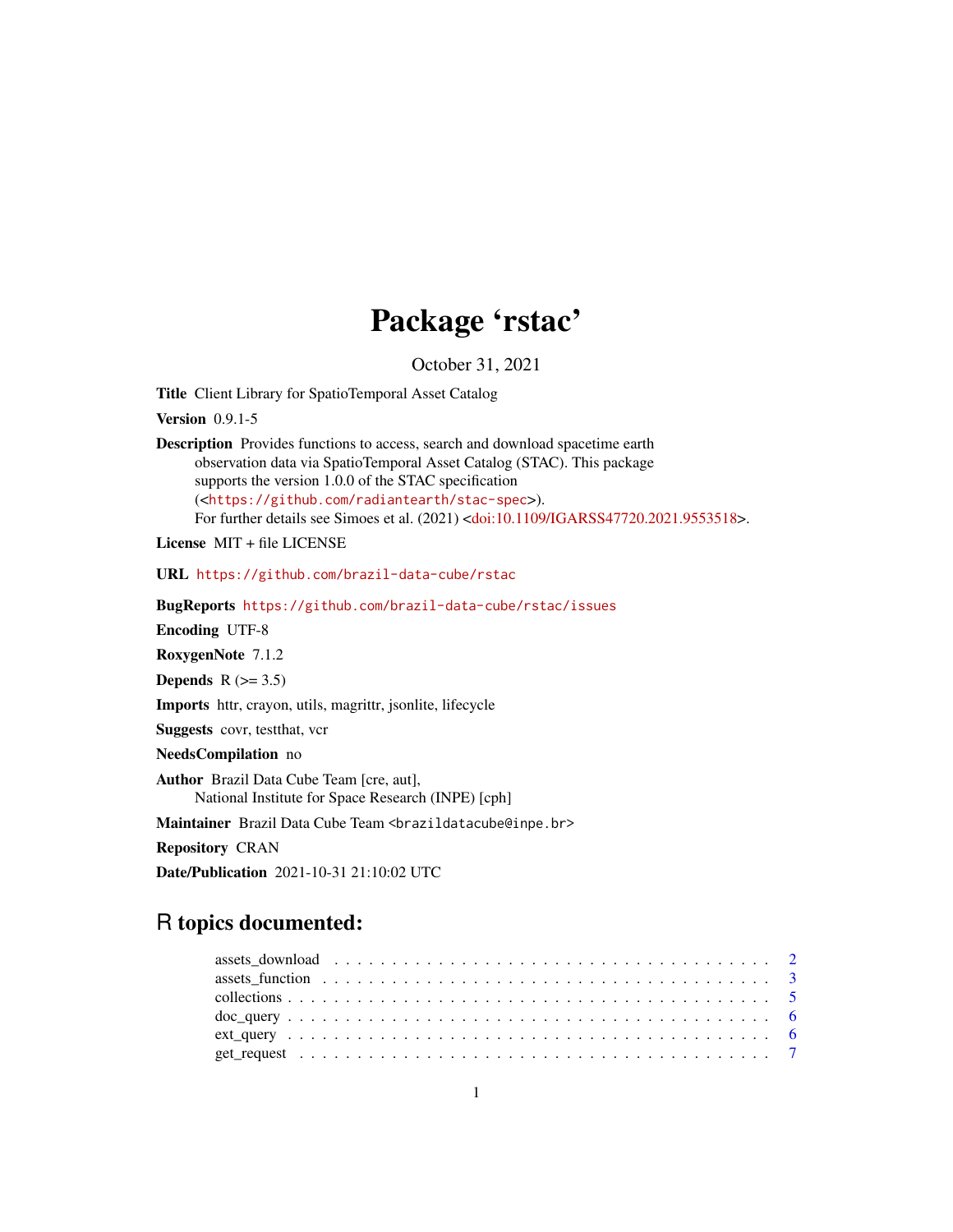# <span id="page-1-0"></span>2 assets\_download

|       | stac search $\ldots$ , $\ldots$ , $\ldots$ , $\ldots$ , $\ldots$ , $\ldots$ , $\ldots$ , $\ldots$ , $\ldots$ , $\ldots$ , $\ldots$ , $\ldots$ , $\frac{25}{25}$ |  |
|-------|-----------------------------------------------------------------------------------------------------------------------------------------------------------------|--|
|       |                                                                                                                                                                 |  |
|       |                                                                                                                                                                 |  |
| Index |                                                                                                                                                                 |  |

<span id="page-1-1"></span>assets\_download *Downloads assets via STAC API*

# Description

The assets\_download function downloads the assets provided by the STAC API.

# Usage

```
assets_download(
 items,
  asset_names = NULL,
 output\_dir = "."overwrite = FALSE,
  items_max = Inf,
 progress = TRUE,
  fn = NULL,...,
  assets_name = deprecated()
)
```
# Arguments

| items       | a STACI tem or STACI tem Collection object representing the result of /stac/search,<br>/collections/{collectionId}/items or /collections/{collectionId}/items/{itemId}<br>endpoints. |
|-------------|--------------------------------------------------------------------------------------------------------------------------------------------------------------------------------------|
| asset_names | a character with the assets names to be filtered.                                                                                                                                    |
| output_dir  | a character directory in which the assets will be saved.                                                                                                                             |
| overwrite   | a logical if TRUE will replaced the existing file, if FALSE a warning message<br>is shown.                                                                                           |
| items_max   | a numeric corresponding how many items will be downloaded.                                                                                                                           |
| progress    | a logical indicating if a progress bar must be shown or not. Defaults to TRUE.                                                                                                       |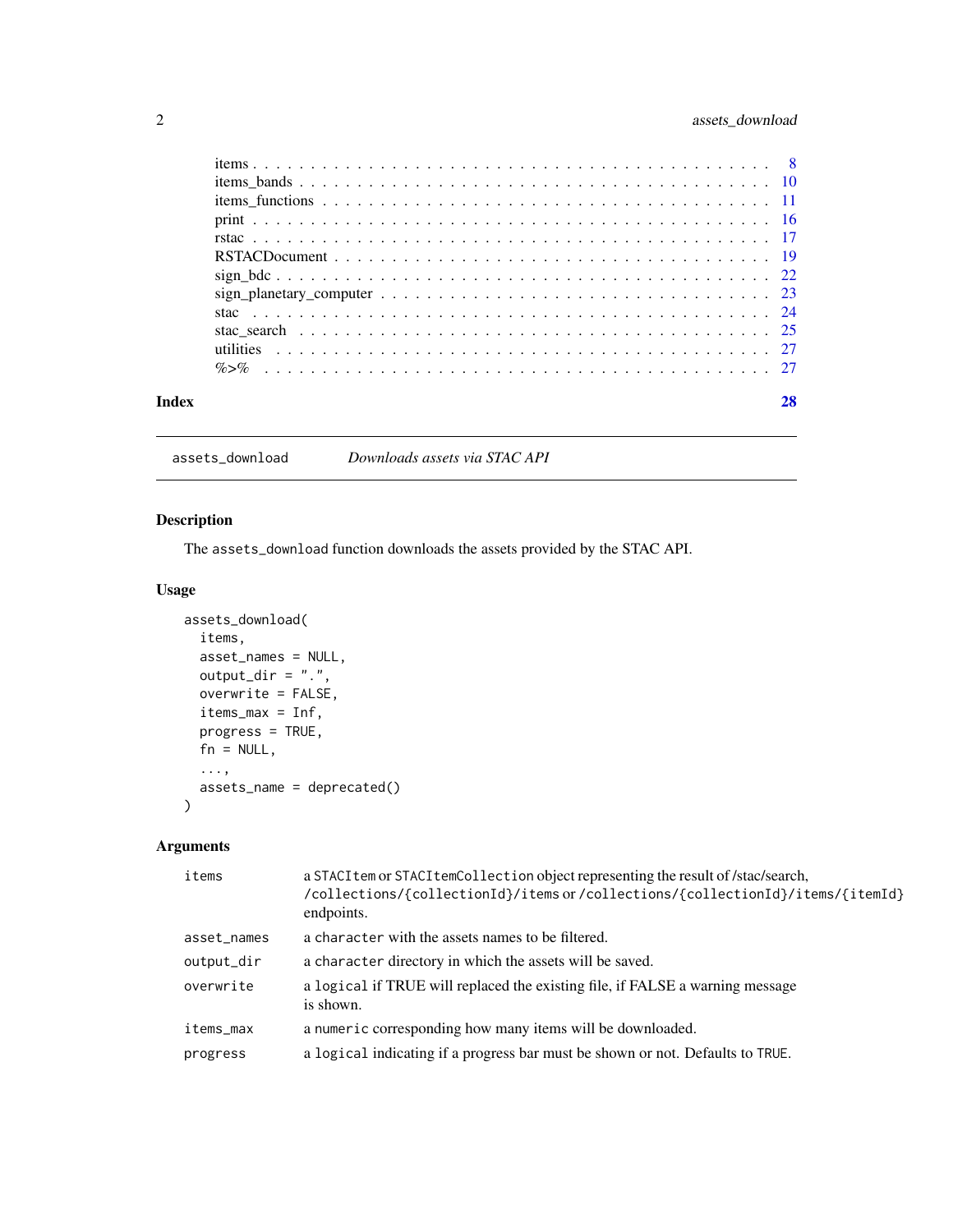<span id="page-2-0"></span>

| fn          | a function to handle the list of assets for each item. Using this function you<br>can change the hrefs for each asset, as well as use another request verb, such as<br>POST. |
|-------------|------------------------------------------------------------------------------------------------------------------------------------------------------------------------------|
| $\cdots$    | config parameters to be passed to GET or POST methods, such as add headers<br>or set_cookies.                                                                                |
| assets_name | [Deprecated] use asset_names parameter instead.                                                                                                                              |

# Value

The same STACItemCollection or STACItem object, with the link of the item pointing to the directory where the assets were saved.

#### See Also

[stac\\_search\(\)](#page-24-1), [items\(\)](#page-7-1), [get\\_request\(\)](#page-6-1)

# Examples

```
## Not run:
stac("https://brazildatacube.dpi.inpe.br/stac/") %>%
 stac_search(collections = "CB4_64_16D_STK-1",
              datetime = "2019-06-01/2019-08-01") %>%
 stac_search() %>%
 get_request() %>%
 assets_download(asset_names = "thumbnail", output_dir = ".",
 overwrite = FALSE)
```
## End(Not run)

assets\_function *Assets functions*

#### Description

This function returns the date, band and URL fields for each assets of an STACItemCollection object. For the URL you can add the GDAL library drivers for the following schemes: HTTP/HTTPS files, S3 (AWS S3) and GS (Google Cloud Storage).

#### Usage

```
assets_list(
  items,
 asset_names = NULL,
 sort = TRUE,
 gdal_vsi_resolution = TRUE,
  assets_names = deprecated()
)
```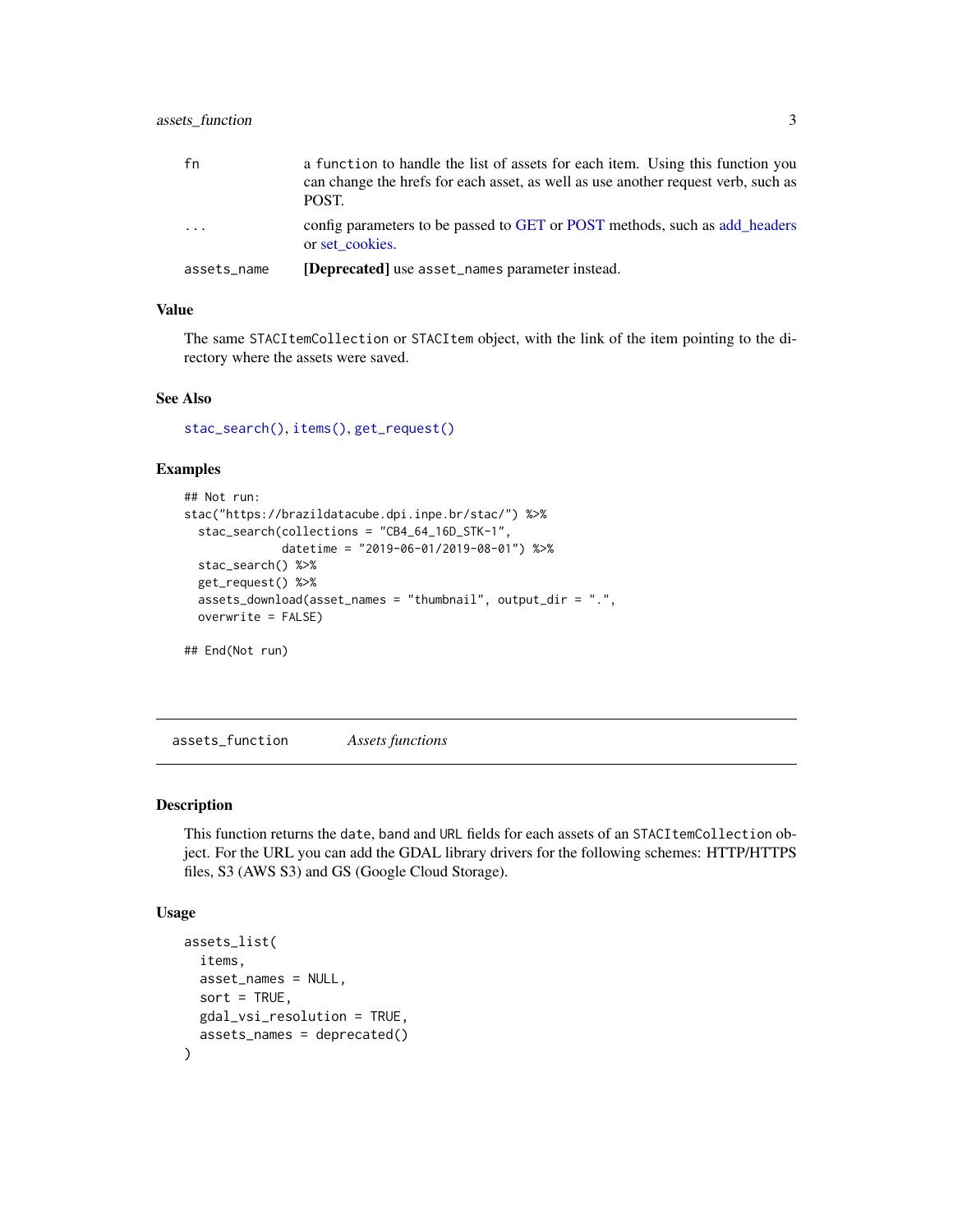```
assets_select(items, asset_names)
## S3 method for class 'STACItemCollection'
assets_select(items, asset_names)
## S3 method for class 'STACItem'
assets_select(items, asset_names)
assets_filter(items, ..., fn = NULL)
## S3 method for class 'STACItemCollection'
assets_filter(items, ..., fn = NULL)
## S3 method for class 'STACItem'
assets_filter(items, ..., fn = NULL)
```
#### Arguments

| items               | a STACI temCollection object representing the result of /stac/search, /collections/{collectionId}/j                                                                            |
|---------------------|--------------------------------------------------------------------------------------------------------------------------------------------------------------------------------|
| asset_names         | a character with the assets names to be filtered. If NULL (default) all assets will<br>be returned                                                                             |
| sort                | a logical if true the dates will be sorted in increasing order. By default, the<br>dates are sorted.                                                                           |
| gdal_vsi_resolution |                                                                                                                                                                                |
|                     | a logical if true, gdal drivers are included in the URL of each asset. The<br>following schemes are supported: HTTP/HTTPS files, S3 (AWS S3) and GS<br>(Google Cloud Storage). |
| assets_names        | [Deprecated] use asset_names parameter instead.                                                                                                                                |
| $\cdots$            | additional arguments. See details.                                                                                                                                             |
| fn                  | a function that will be used to filter the attributes listed in the properties.                                                                                                |
|                     |                                                                                                                                                                                |

### Value

a list with the attributes of date, bands and paths.

# Examples

```
# STACItemCollection object
stac_item <- stac("https://brazildatacube.dpi.inpe.br/stac/") %>%
stac_search(collections = "CB4_64_16D_STK-1", limit = 100,
       datetime = "2017-08-01/2018-03-01",
       bbox = c(-48.206, -14.195, -45.067, -12.272) %>%
get_request() %>% items_fetch(progress = FALSE)
stac_item %>% assets_list(assets_names = c("EVI", "NDVI"))
```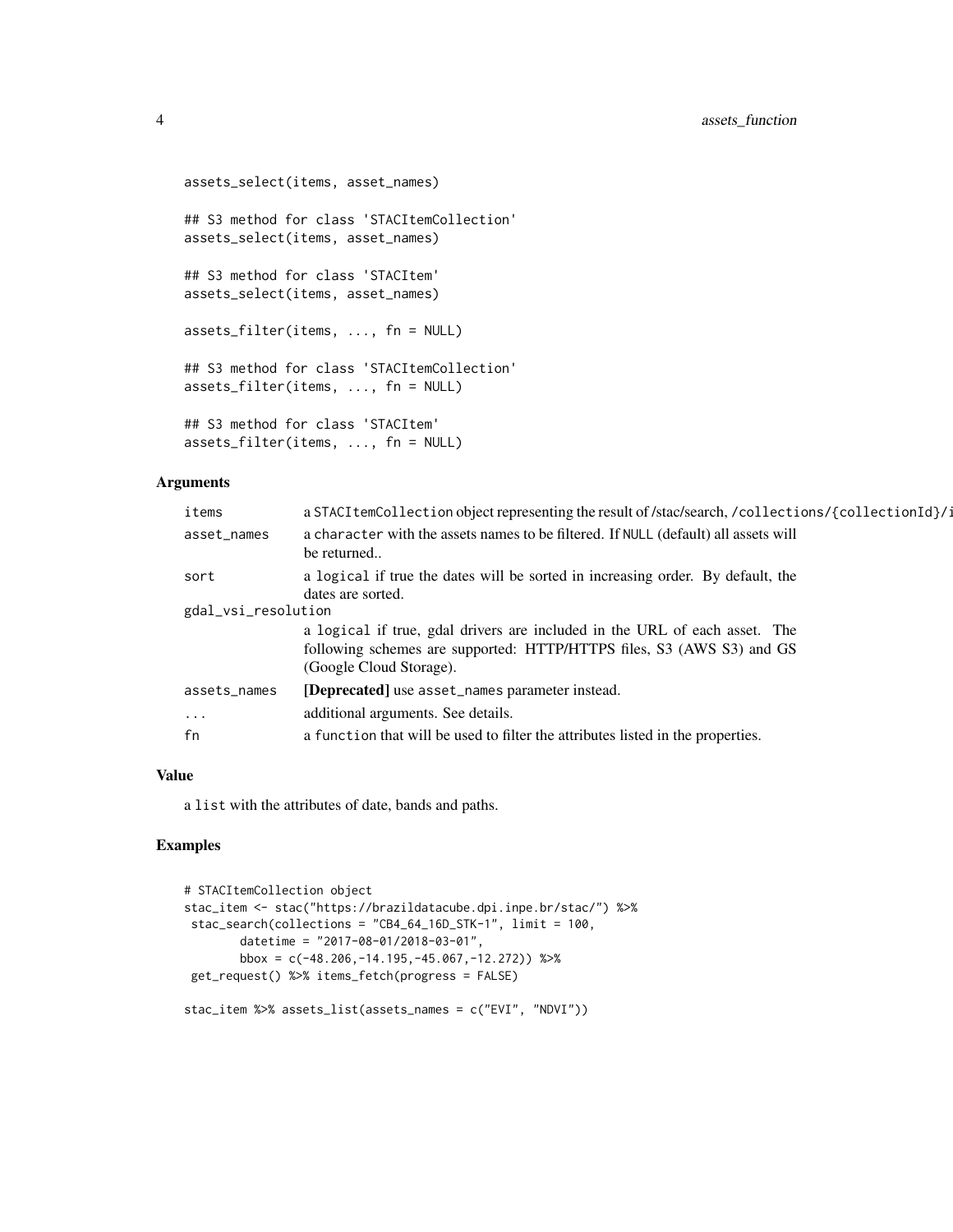<span id="page-4-1"></span><span id="page-4-0"></span>

The collections function implements the WFS3 /collections and /collections/{collectionId} endpoints.

Each endpoint retrieves specific STAC objects:

- /collections: Returns a list of STAC Collection published in the STAC service
- /collections/{collectionId}: Returns a single STAC Collection object

#### Usage

```
collections(q, collection_id = NULL)
```
#### Arguments

| a RSTACQuery object expressing a STAC query criteria.    |
|----------------------------------------------------------|
| collection id a character collection id to be retrieved. |

# Value

A RSTACQuery object with the subclass collections for /collections/ endpoint, or a collection\_id subclass for /collections/{collection\_id} endpoint, containing all search field parameters to be provided to STAC API web service.

#### See Also

[get\\_request\(\)](#page-6-1), [post\\_request\(\)](#page-6-2), [items\(\)](#page-7-1)

### Examples

```
stac("https://brazildatacube.dpi.inpe.br/stac/") %>%
 collections() %>%
 get_request()
stac("https://brazildatacube.dpi.inpe.br/stac/") %>%
 collections(collection_id = "CB4_64_16D_STK-1") %>%
 get_request()
```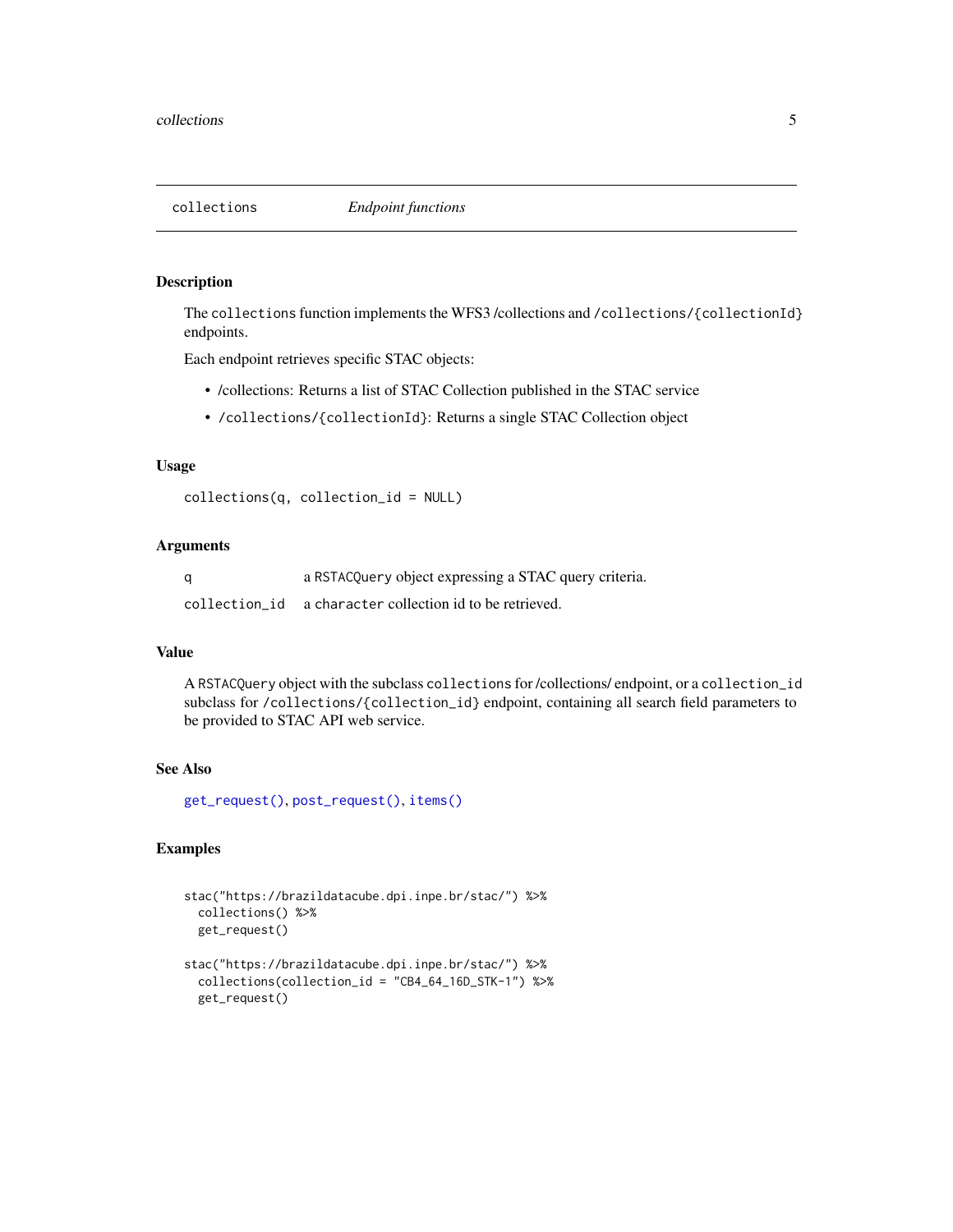<span id="page-5-0"></span>

Document utils functions

#### Usage

doc\_query(d)

#### Arguments

d an RSTACDocument object

#### Value

a RSTACQuery object with the predecessor subclass with the fields used in the request.

<span id="page-5-1"></span>ext\_query *Extension functions*

### Description

The ext\_query() is the *exported function* of the STAC API query extension. It can be used after a call to stac\_search() function. It allows that additional fields and operators other than those defined in stac\_search() function be used to make a complex filter.

The function accepts multiple filter criteria. Each filter entry is an expression formed by  $\lt$  field>  $\lt$  operator>  $\lt$  value>, where <field> refers to a valid item property. Supported <fields> depends on STAC API service implementation. The users must rely on service providers' documentation to know which properties can be used by this extension.

The ext\_query() function allows the following <operators>

- == corresponds to 'eq'
- != corresponds to 'neq'
- < corresponds to 'lt'
- <= corresponds to 'lte'
- > corresponds to 'gt'
- >= corresponds to 'gte'
- \%startsWith\% corresponds to 'startsWith' and implements a string prefix search operator.
- \%endsWith\% corresponds to 'endsWith' and implements a string suffix search operator.
- \%contains\%: corresponds to 'contains' and implements a string infix search operator.
- \%in\%: corresponds to 'in' and implements a vector search operator.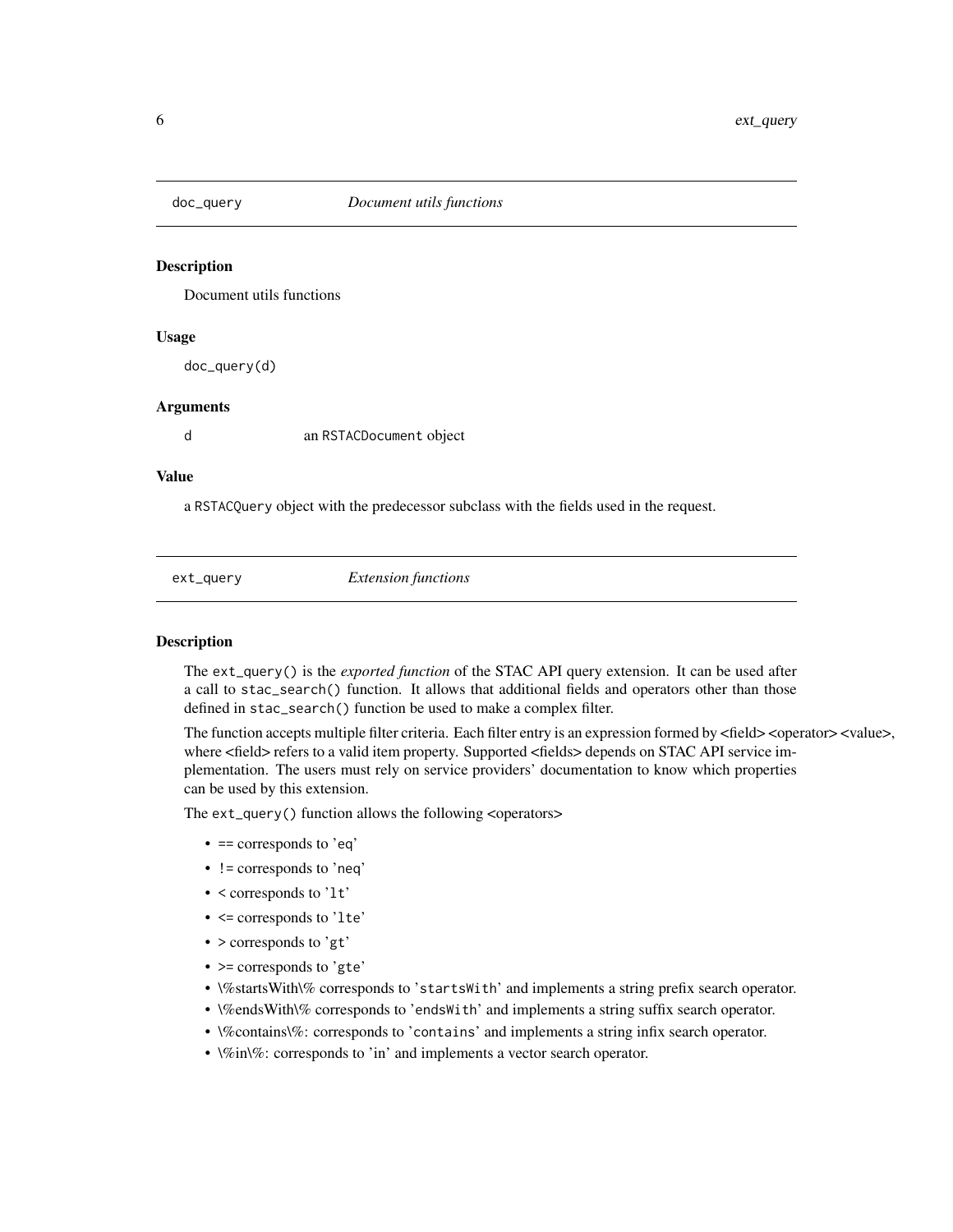# <span id="page-6-0"></span>get\_request 7

Besides this function, the following S3 generic methods were implemented to get things done for this extension:

- The endpoint() for subclass ext\_query
- The before\_request() for subclass ext\_query
- The after\_response() for subclass ext\_query

See source file ext\_query.R for an example on how implement new extensions.

# Usage

 $ext_{query}(q, \ldots)$ 

#### Arguments

| a | a RSTACQuery object expressing a STAC query criteria.                      |
|---|----------------------------------------------------------------------------|
| . | entries with format <field> <operator> <value>.</value></operator></field> |

# Value

A RSTACQuery object with the subclass ext\_query containing all request parameters to be passed to post\_request() function.

## See Also

[stac\\_search\(\)](#page-24-1), [post\\_request\(\)](#page-6-2), [endpoint\(\)](#page-18-1), [before\\_request\(\)](#page-18-1), [after\\_response\(\)](#page-18-1), [content\\_response\(\)](#page-18-1)

#### Examples

```
stac("https://brazildatacube.dpi.inpe.br/stac/") %>%
 stac_search(collections = "CB4_64_16D_STK-1") %>%
 ext_query("bdc:tile" %in% "022024") %>%
 post_request()
```
<span id="page-6-1"></span>get\_request *STAC API request functions*

#### <span id="page-6-2"></span>Description

The get\_request is function that makes HTTP GET requests to STAC web services, retrieves, and parse the data.

The post\_request is function that makes HTTP POST requests to STAC web services, retrieves, and parse the data.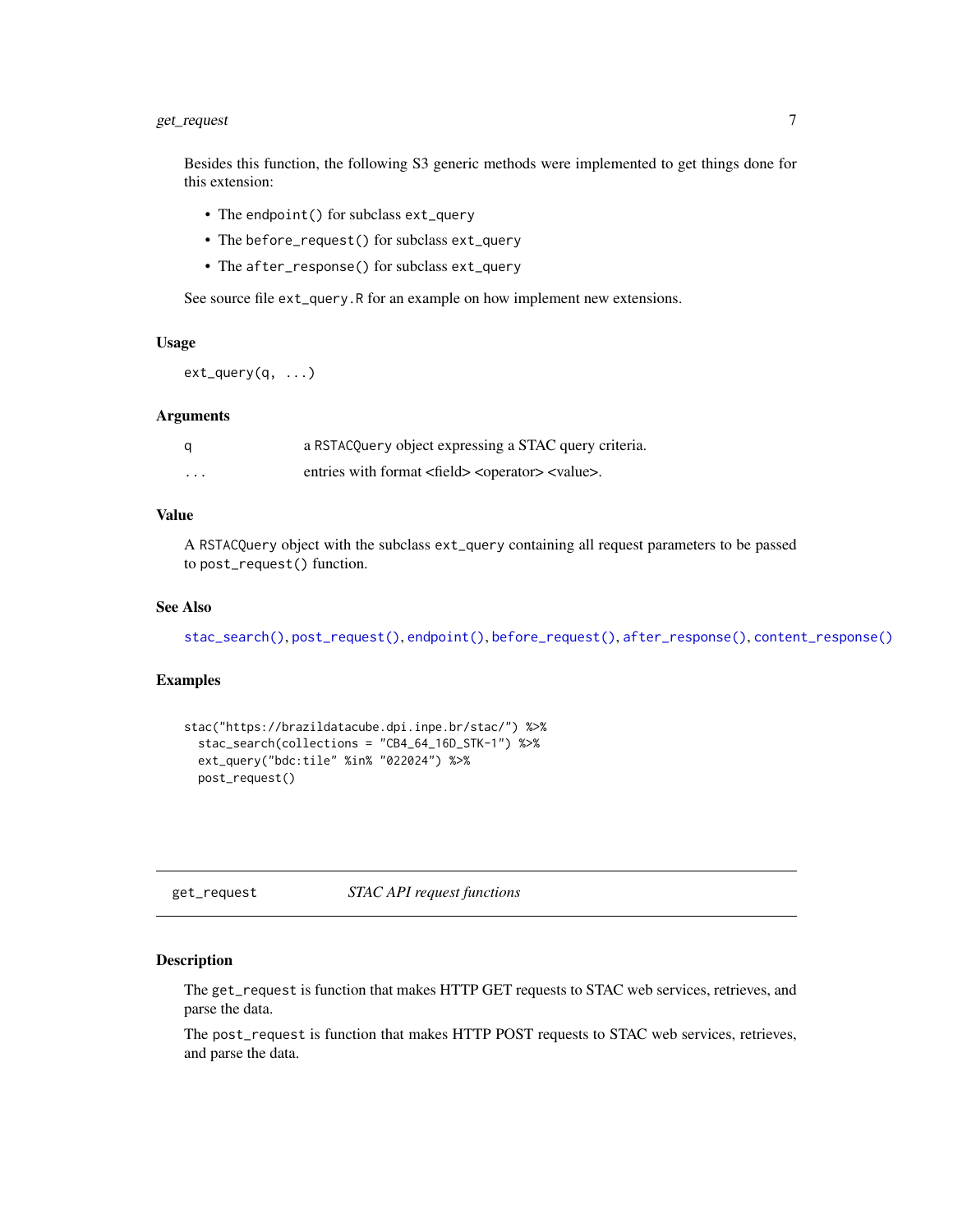<span id="page-7-0"></span>8 items and the state of the state of the state of the state of the state of the state of the state of the state of the state of the state of the state of the state of the state of the state of the state of the state of th

#### Usage

```
get_request(q, ...)
```
# post\_request(q, ..., encode = c("json", "multipart", "form"))

#### Arguments

| q      | a RSTACQuery object expressing a STAC query criteria.                                                                                                                                                               |
|--------|---------------------------------------------------------------------------------------------------------------------------------------------------------------------------------------------------------------------|
| .      | config parameters to be passed to GET or POST methods, such as add headers<br>or set_cookies.                                                                                                                       |
| encode | a character informing the request body Content-Type. Accepted types are<br>'json'('application/json'), 'form'('application/x-www-form-urlencoded'),<br>and 'multipart' ('multipart/form-data'). Defaults to 'json'. |

# Value

Either a STACCatalog, STACCollection, STACCollectionList, STACItemCollection or STACItem object depending on the subclass and search fields parameters of q argument.

#### See Also

[stac\(\)](#page-23-1) [stac\\_search\(\)](#page-24-1) [collections\(\)](#page-4-1) [items\(\)](#page-7-1)

#### Examples

```
stac("https://brazildatacube.dpi.inpe.br/stac/") %>%
get_request()
stac("https://brazildatacube.dpi.inpe.br/stac/") %>%
stac_search(collections = "CB4_64_16D_STK-1") %>%
post_request()
```
<span id="page-7-1"></span>items *Endpoint functions*

# Description

The items function implements WFS3/collections/{collectionId}/items, and/collections/{collectionId}/ite endpoints.

Each endpoint retrieves specific STAC objects:

- /collections/{collectionId}/items: Returns a STAC Items collection (GeoJSON)
- /collections/{collectionId}/items/{itemId}: Returns a STAC Item (GeoJSON Feature)

The endpoint /collections/{collectionId}/items accepts the same filters parameters of [stac\\_search\(\)](#page-24-1) function.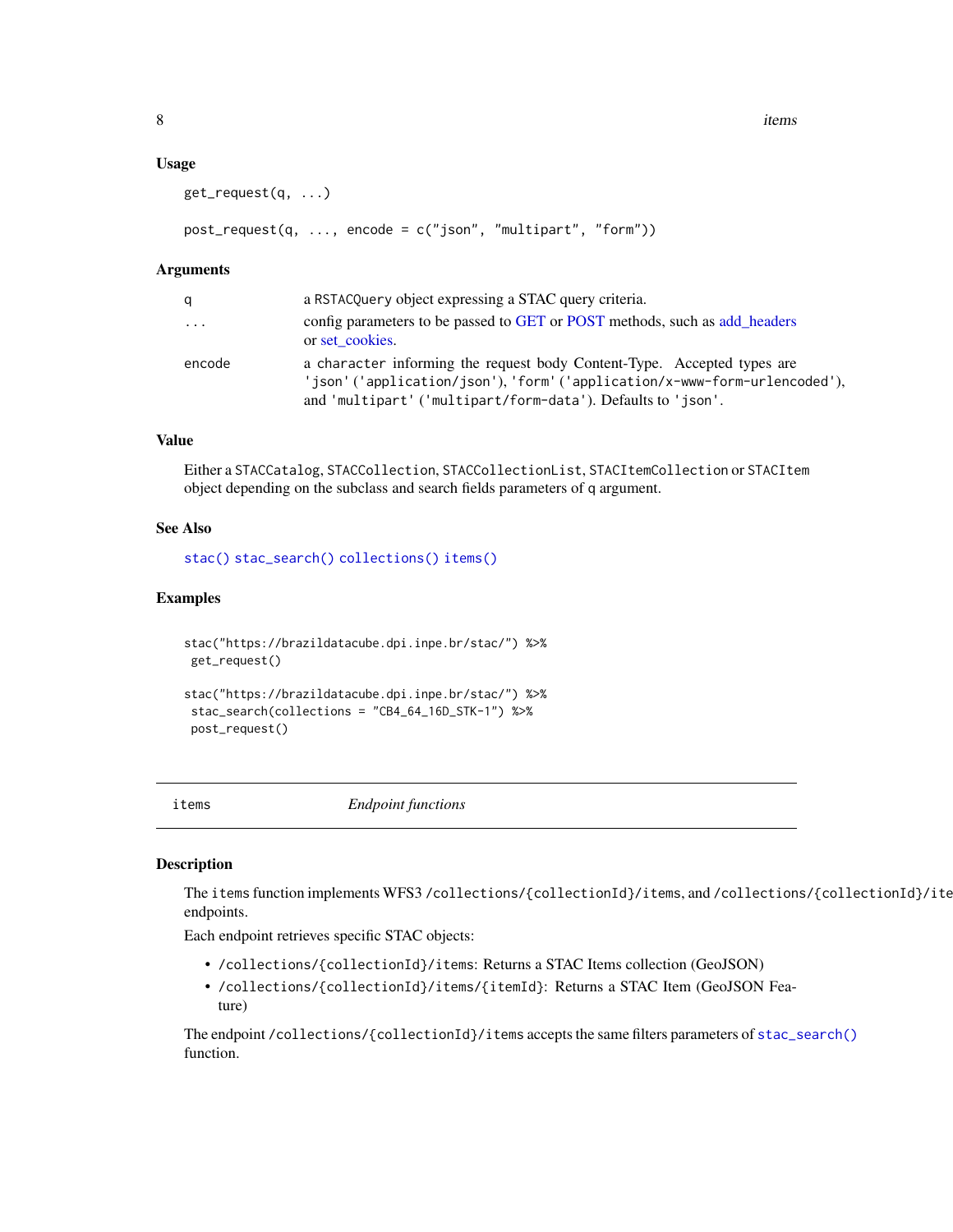#### <span id="page-8-0"></span>items 9

# Usage

items(q, feature\_id = NULL, datetime = NULL, bbox = NULL, limit = NULL)

# Arguments

| q          | a RSTACQuery object expressing a STAC query criteria.                                                                                                                                                                                                                                                                                                                                                                |
|------------|----------------------------------------------------------------------------------------------------------------------------------------------------------------------------------------------------------------------------------------------------------------------------------------------------------------------------------------------------------------------------------------------------------------------|
| feature_id | a character with item id to be fetched. Only works if the collection_id is in-<br>formed. This is equivalent to the endpoint /collections/{collectionId}/items/{featureId}.                                                                                                                                                                                                                                          |
| datetime   | a character with a date-time or an interval. Date and time strings needs to<br>conform RFC 3339. Intervals are expressed by separating two date-time strings<br>by '/' character. Open intervals are expressed by using '' in place of date-<br>time.<br>Examples:                                                                                                                                                   |
|            | • A date-time: "2018-02-12T23:20:50Z"                                                                                                                                                                                                                                                                                                                                                                                |
|            | • A closed interval: "2018-02-12T00:00:00Z/2018-03-18T12:31:12Z"                                                                                                                                                                                                                                                                                                                                                     |
|            | • Open intervals: "2018-02-12T00:00:00Z/" or "/2018-03-18T12:31:12Z"                                                                                                                                                                                                                                                                                                                                                 |
|            | Only features that have a datetime property that intersects the interval or date-<br>time informed in datetime are selected.                                                                                                                                                                                                                                                                                         |
| bbox       | a numeric vector with only features that have a geometry that intersects the<br>bounding box are selected. The bounding box is provided as four or six numbers,<br>depending on whether the coordinate reference system includes a vertical axis<br>(elevation or depth):                                                                                                                                            |
|            | • Lower left corner, coordinate axis 1                                                                                                                                                                                                                                                                                                                                                                               |
|            | • Lower left corner, coordinate axis 2                                                                                                                                                                                                                                                                                                                                                                               |
|            | • Lower left corner, coordinate axis 3 (optional)                                                                                                                                                                                                                                                                                                                                                                    |
|            | • Upper right corner, coordinate axis 1                                                                                                                                                                                                                                                                                                                                                                              |
|            | • Upper right corner, coordinate axis 2                                                                                                                                                                                                                                                                                                                                                                              |
|            | • Upper right corner, coordinate axis 3 (optional)                                                                                                                                                                                                                                                                                                                                                                   |
|            | The coordinate reference system of the values is WGS84 longitude/latitude (http:<br>//www.opengis.net/def/crs/0GC/1.3/CRS84). The values are in most cases<br>the sequence of minimum longitude, minimum latitude, maximum longitude<br>and maximum latitude. However, in cases where the box spans the antimeridian<br>the first value (west-most box edge) is larger than the third value (east-most box<br>edge). |
| limit      | an integer defining the maximum number of results to return. If not informed<br>it defaults to the service implementation.                                                                                                                                                                                                                                                                                           |

# Value

A RSTACQuery object with the subclass items for /collections/{collection\_id}/items endpoint, or a item\_id subclass for /collections/{collection\_id}/items/{feature\_id} endpoint, containing all search field parameters to be provided to STAC API web service.

# See Also

[get\\_request\(\)](#page-6-1), [post\\_request\(\)](#page-6-2), [collections\(\)](#page-4-1)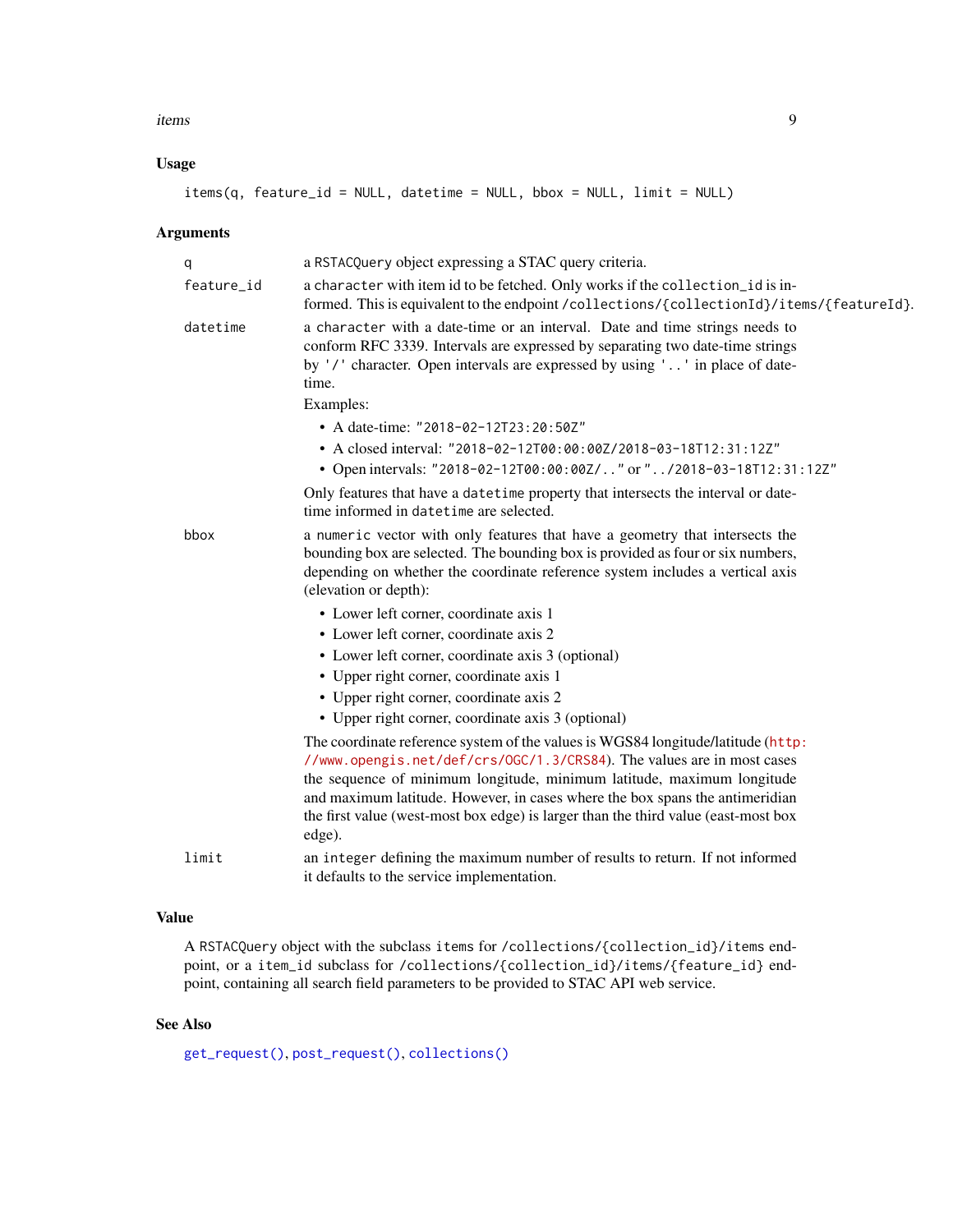# Examples

```
stac("https://brazildatacube.dpi.inpe.br/stac/") %>%
 collections("CB4_64_16D_STK-1") %>%
 items(bbox = c(-47.02148, -12.98314, -42.53906, -17.35063)) %>%
 get_request()
stac("https://brazildatacube.dpi.inpe.br/stac/") %>%
 collections("CB4_64_16D_STK-1") %>%
 items("CB4_64_16D_STK_v001_022023_2020-07-11_2020-07-26") %>%
 get_request()
```
items\_bands *STACItemCollection function*

# Description

[Deprecated] Use [items\\_assets\(](#page-10-1)) function instead.

#### Usage

items\_bands(items)

# Arguments

items a STACItemCollection or STACItem object.

# Examples

## Not run:

```
x <- stac("http://brazildatacube.dpi.inpe.br/stac") %>%
 stac_search(collections = "CB4_64_16D_STK-1") %>%
 stac_search() %>%
 get_request()
```

```
x %>% items_assets()
```
## End(Not run)

<span id="page-9-0"></span>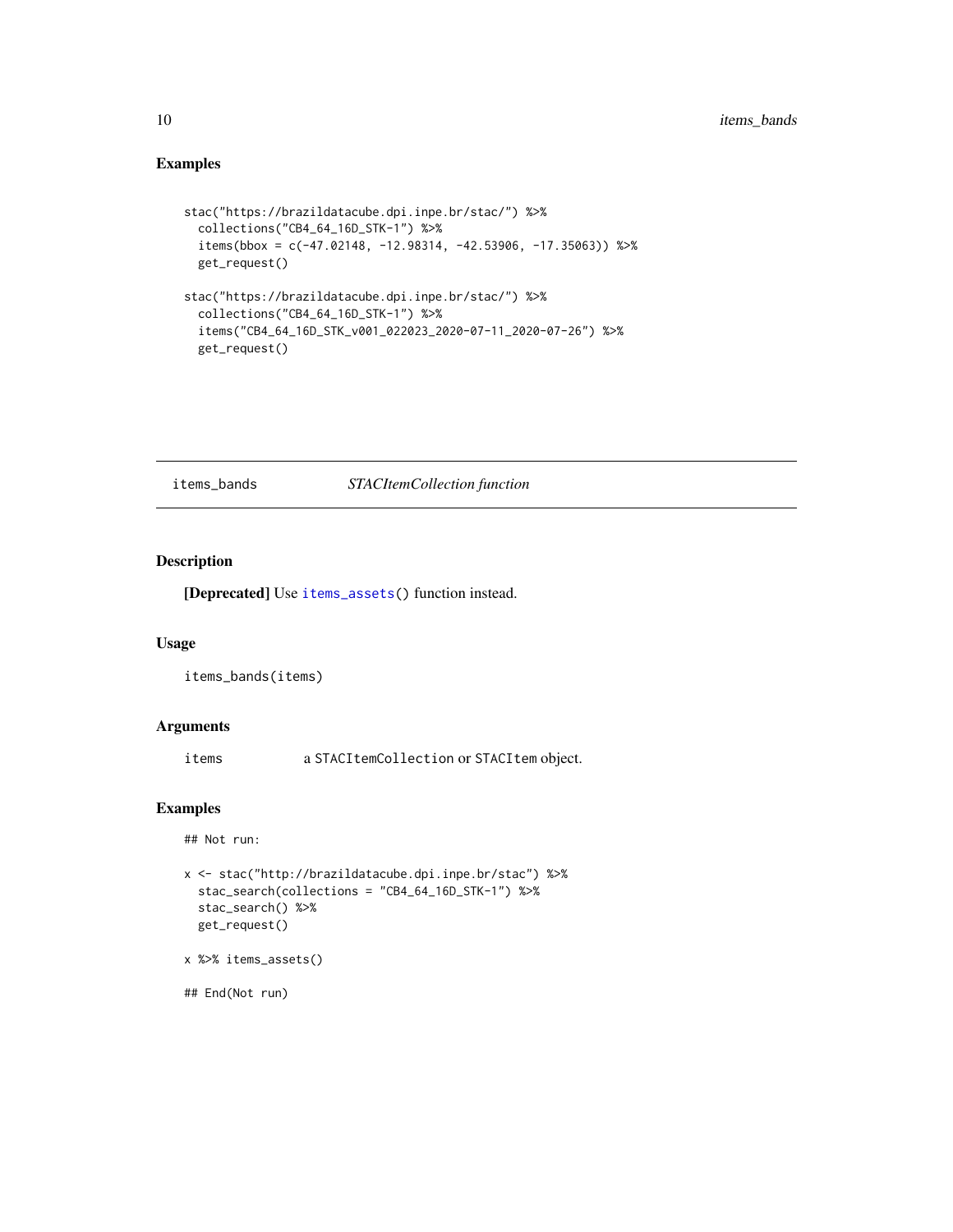<span id="page-10-1"></span><span id="page-10-0"></span>

These functions provide support to work with STACItemCollection and STACItem objects.

- items\_length(): shows how many items there are in the STACItemCollection object.
- items\_matched(): shows how many items matched the search criteria. It supports search:metadata (v0.8.0), context (v0.9.0), and numberMatched (OGC WFS3 core spec).
- items\_fetch(): request all STAC Items through pagination.
- items\_next(): fetches a new page from STAC service.
- items\_datetime(): retrieves a the datetime field in properties from STACItemCollection and STACI tem objects.
- items\_bbox(): retrieves a the bbox field of a STACItemCollection or an STACItem object.
- item\_assets(): returns the assets name from STACItemCollection and STACItem objects.
- items\_filter(): selects only items that match some criteria.
- items\_reap(): extract key values by traversing all items in an STACItemCollection object.
- items\_fields(): lists field names inside an item.
- items\_group(): organizes items as elements of a list using some criteria.
- items\_sign(): allow access assets by preparing its url.

This function returns the subfields of the feature field of a STACItemCollection object.

#### Usage

```
items_length(items)
## S3 method for class 'STACItem'
items_length(items)
## S3 method for class 'STACItemCollection'
items_length(items)
items_matched(items, ...)
## S3 method for class 'STACItem'
items_matched(items, ...)
## S3 method for class 'STACItemCollection'
items_matched(items, ..., matched_field = NULL)
items_fetch(items, ...)
```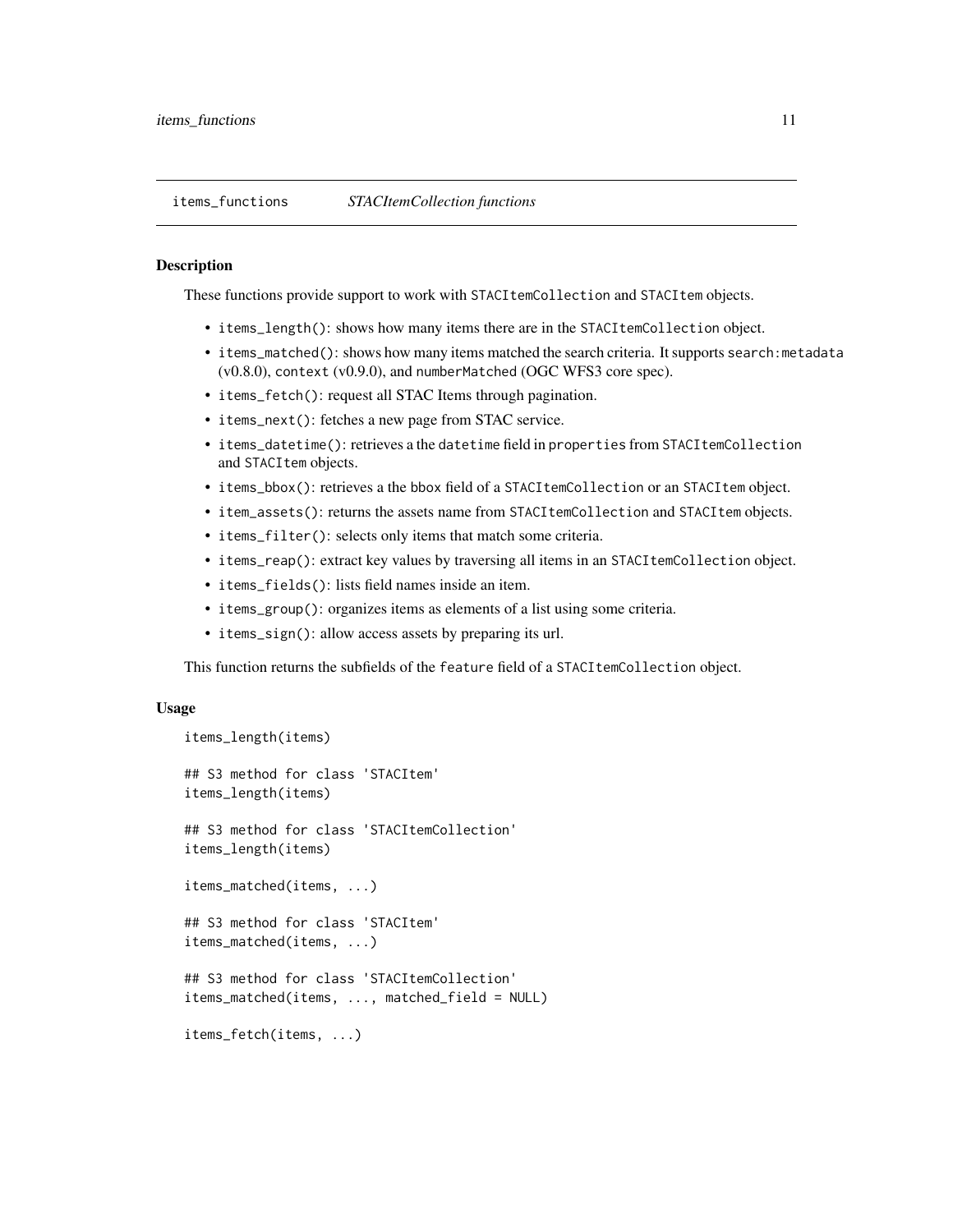#### 12 items\_functions

```
## S3 method for class 'STACItem'
items_fetch(items, ...)
## S3 method for class 'STACItemCollection'
items_fetch(items, ..., progress = TRUE, matched_field = NULL)
items_next(items, ...)
## S3 method for class 'STACItem'
items_next(items, ...)
## S3 method for class 'STACItemCollection'
items_next(items, ...)
items_datetime(items)
## S3 method for class 'STACItem'
items_datetime(items)
## S3 method for class 'STACItemCollection'
items_datetime(items)
items_bbox(items)
## S3 method for class 'STACItem'
items_bbox(items)
## S3 method for class 'STACItemCollection'
items_bbox(items)
items_assets(items, ...)
## S3 method for class 'STACItem'
items_assets(items, ...)
## S3 method for class 'STACItemCollection'
items_assets(items, ..., simplify = FALSE)
items_filter(items, ..., filter_fn = NULL)
items_reap(items, ..., field = NULL)
items_fields(items, ..., field = NULL)
## S3 method for class 'STACItemCollection'
items_fields(items, ..., field = NULL)
## S3 method for class 'STACItem'
```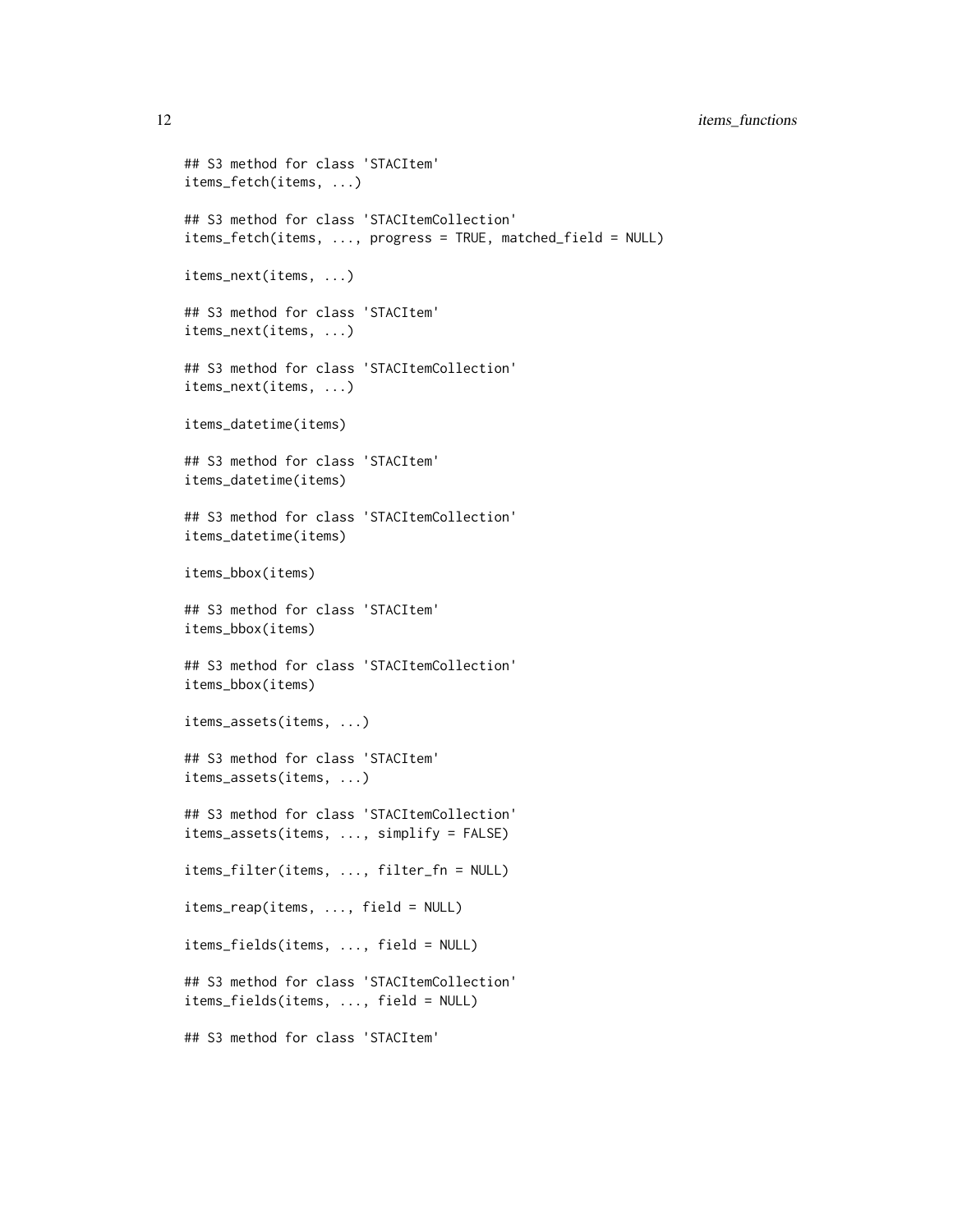# <span id="page-12-0"></span>items\_functions 13

```
items_fields(items, ..., field = NULL)
items_group(items, ..., field = NULL, index = NULL)
items_sign(items, ..., sign_fn = NULL)
## S3 method for class 'STACItemCollection'
items_sign(items, ..., sign_fn = NULL)
## S3 method for class 'STACItem'
items_sign(items, ..., sign_fn = NULL)
```
# Arguments

| items         | a STACI temCollection object representing the result of /stac/search, /collections/{collectionId}/j                                                                                                                                                                                                     |
|---------------|---------------------------------------------------------------------------------------------------------------------------------------------------------------------------------------------------------------------------------------------------------------------------------------------------------|
| $\ddots$ .    | a named way to provide field names to get the subfields values from the RSTACD ocument<br>objects.                                                                                                                                                                                                      |
| matched_field | a character vector with the path where the number of items returned in the<br>named list is located starting from the initial node of the list. For example, if the<br>information is at position items\$meta\$found of the object, it must be passed as<br>the following parameter c("meta", "found"). |
| progress      | a logical indicating if a progress bar must be shown or not. Defaults to TRUE.                                                                                                                                                                                                                          |
| simplify      | a logical should return only the assets name of the first item? if not a list<br>with all assets name will be returned. Default is FALSE.                                                                                                                                                               |
| filter_fn     | a function that receives an item that should evaluate a logical value.                                                                                                                                                                                                                                  |
| field         | a character with the names of the field to get the subfields values from the<br>RSTACDocument objects.                                                                                                                                                                                                  |
| index         | an atomic vector with values as group index                                                                                                                                                                                                                                                             |
| sign_fn       | a function that receives an item as parameter and returns an item signed.                                                                                                                                                                                                                               |
|               |                                                                                                                                                                                                                                                                                                         |

#### Details

Ellipsis argument  $(\ldots)$  appears in different items function and has distinct purposes:

- items\_matched() and items\_assets(): ellipsis is not used.
- items\_fetch() and items\_next(): ellipsis is used to pass additional httr options to [GET](#page-0-0) or [POST](#page-0-0) methods, such as [add\\_headers](#page-0-0) or [set\\_cookies.](#page-0-0)
- items\_filter(): ellipsis is used to pass logical expressions using keys in properties field as filter criteria.
- items\_reap(), items\_fields(), and items\_group(): ellipsis can be used to provide fields names to get the subfields values from the STACItemCollection objects.
- items\_sign(): in a near future, ellipsis will be used to append key value pairs to url query string of an asset.

items\_sign() has sign\_fn parameter that must be a function that receives as argument an item and returns an signed item. rstac provides sign\_bdc() and sign\_planetary\_computer() functions to access Brazil Data Cube products and Microsoft Planetary Computer catalogs, respectively.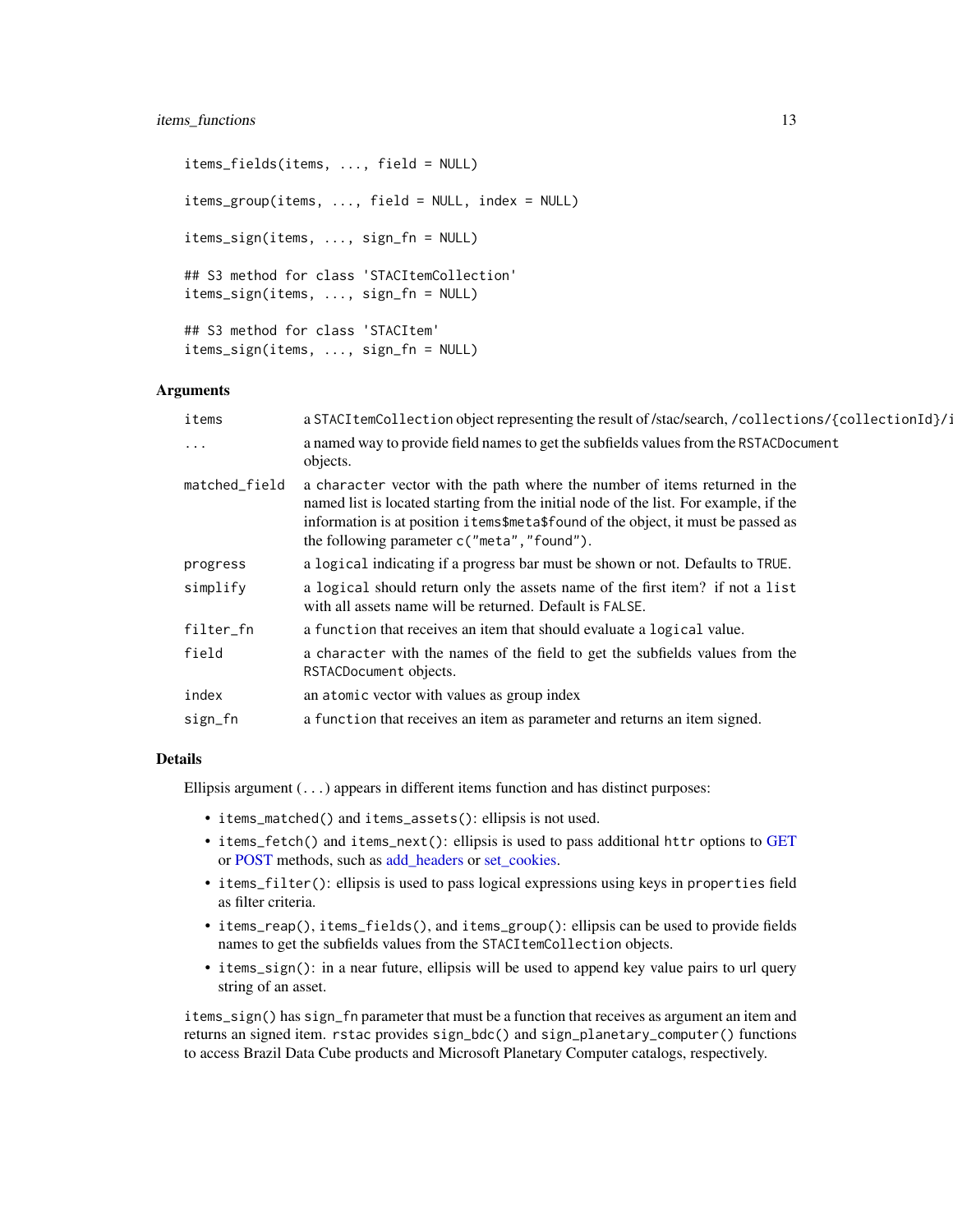- items\_length(): an integer value.
- items\_matched(): returns an integer value if STAC web server does support this extension, otherwise returns NULL.
- items\_fetch(): an STACItemCollection with all matched items.
- items\_next(): fetches a new page from STAC service.
- items\_datetime(): a list of all items' datetime.
- items\_bbox(): returns a list with all items' bounding boxes.
- item\_assets(): if simplify is TRUE, returns a character value with all assets names of the first item. Otherwise, returns a list with assets name for each item.
- items\_filter(): a STACItemCollection object.
- items\_reap(): a vector if the supplied field is atomic, otherwise or a list.
- items\_fields(): a character vector.
- items\_group(): a list of STACItemCollection objects.
- items\_sign(): a STACItemCollection object with signed assets url

A character with the subfields of the feature field.

#### Examples

## Not run:

```
x <- stac("https://brazildatacube.dpi.inpe.br/stac") %>%
    stac_search(collections = "CB4_64_16D_STK-1") %>%
    stac_search(limit = 500) %>%
   get_request()
x %>% items_length()
x %>% items_matched()
x %>% items_datetime()
x %>% items_bbox()
x %>% items_fetch()
## End(Not run)
## Not run:
# Defining BDC token
Sys.setenv("BDC_ACCESS_KEY" = <your_bdc_access_key>)
# STACItem object
stac("https://brazildatacube.dpi.inpe.br/stac/") %>%
    stac_search(collections = "CB4_64_16D_STK-1", limit = 100,
        datetime = "2017-08-01/2018-03-01",
        bbox = c(-48.206, -14.195, -45.067, -12.272) %>%
    get_request() %>% items_sign(sign_fn = sign_bdc())
```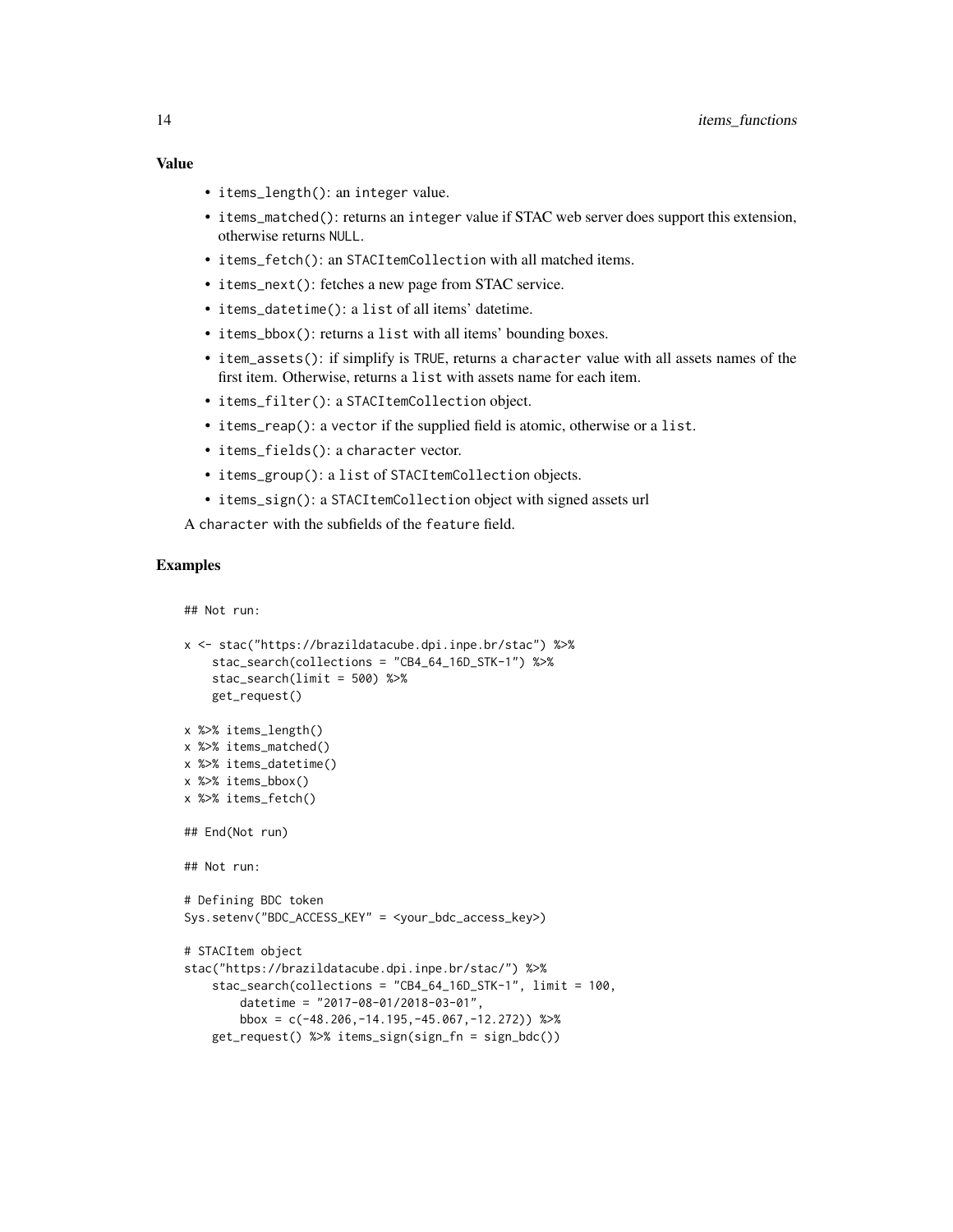```
## End(Not run)
## Not run:
# STACItemCollection object
stac("https://brazildatacube.dpi.inpe.br/stac/") %>%
    stac_search(collections = "CB4_64_16D_STK-1", limit = 100,
        datetime = "2017-08-01/2018-03-01",
        bbox = c(-48.206, -14.195, -45.067, -12.272) %>%
    get_request() %>% items_filter(`eo:cloud_cover` < 10)
# Example with AWS STAC
stac("https://earth-search.aws.element84.com/v0") %>%
    stac_search(collections = "sentinel-s2-l2a-cogs",
              bbox = c(-48.206, -14.195, -45.067, -12.272),
              datetime = "2018-06-01/2018-06-30",
             limit = 500) %>%
    post_request() %>%
    items_filter(filter_fn = function(x) {x[["eo:cloud_cover"]] < 10})
## End(Not run)
## Not run:
# STACItemCollection object
stac_item <- stac("https://brazildatacube.dpi.inpe.br/stac/") %>%
stac_search(collections = "CB4_64_16D_STK-1", limit = 100,
        datetime = "2017-08-01/2018-03-01",
        bbox = c(-48.206, -14.195, -45.067, -12.272) %>%
get_request() %>% items_fetch(progress = FALSE)
stac_item %>% items_reap(field = c("properties", "datetime"))
## End(Not run)
## Not run:
# STACItemCollection object
stac_item <- stac("https://brazildatacube.dpi.inpe.br/stac/") %>%
stac_search(collections = "CB4_64_16D_STK-1", limit = 100,
        datetime = "2017-08-01/2018-03-01",
        bbox = c(-48.206, -14.195, -45.067, -12.272) %>%
 get_request() %>% items_fetch(progress = FALSE)
 stac_item %>% items_group(., field = c("properties", "bdc:tiles"))
## End(Not run)
# STACItemCollection object
stac_item <- stac("https://brazildatacube.dpi.inpe.br/stac/") %>%
stac_search(collections = "CB4_64_16D_STK-1", limit = 10,
        datetime = "2017-08-01/2018-03-01") %>%
get_request()
```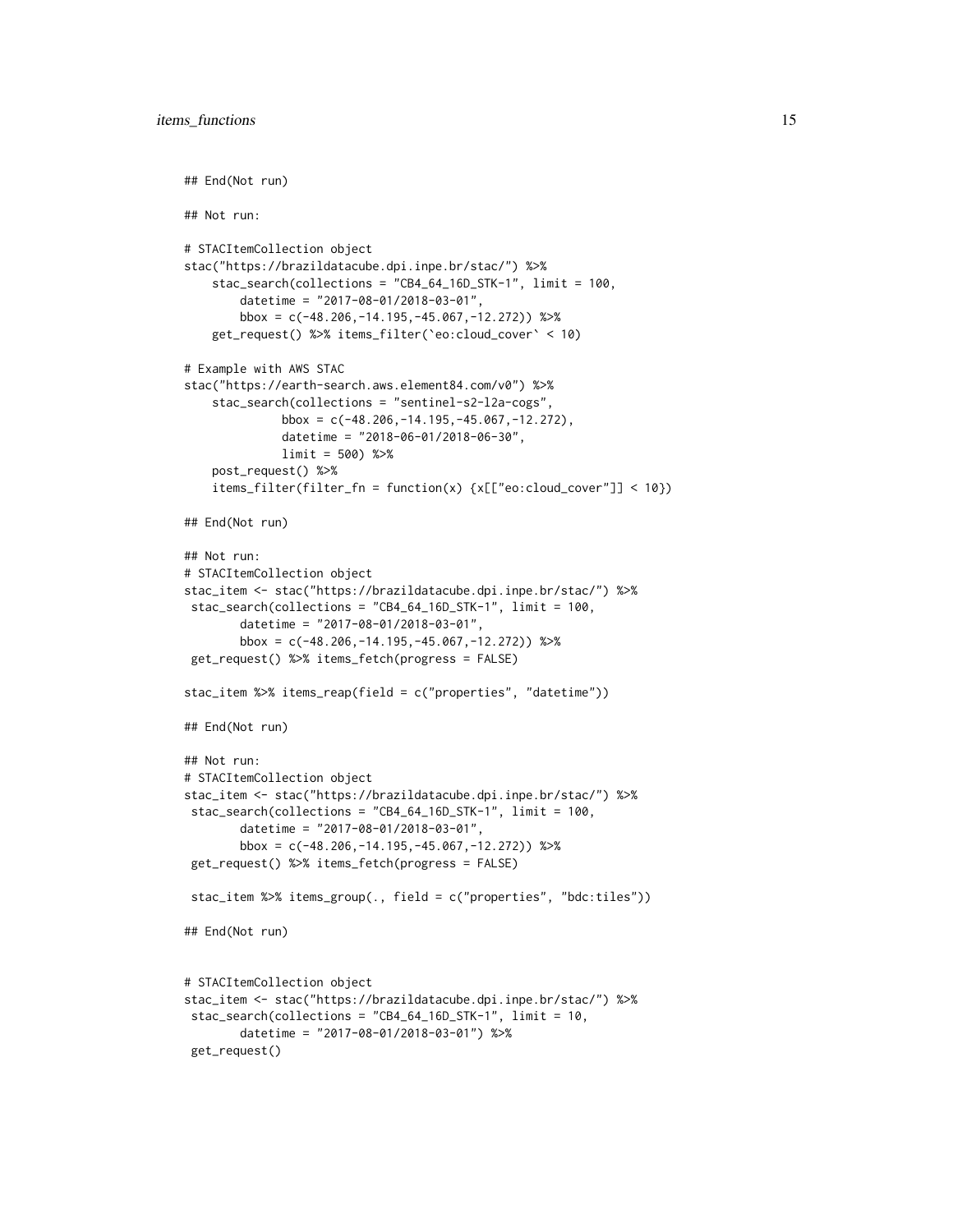```
stac_item %>% items_fields(field = c("properties"))
```
print *Printing functions*

#### Description

The print function covers all objects in the rstac package:

- [stac\(\)](#page-23-1): returns a STACCatalog document from /stac (v0.8.0) or / (v0.9.0 or v1.0.0) endpoint.
- [stac\\_search\(\)](#page-24-1): returns a STACItemCollection document from /stac/search (v0.8.0) or /search (v0.9.0 or v1.0.0) endpoint containing all Items that match the provided search predicates.
- [collections\(\)](#page-4-1): implements the /collections and /collections/{collectionId} endpoints. The former returns a STACCollectionList document that lists all collections published by the server, and the later returns a single STACCollection document that describes a unique collection.
- [items\(\)](#page-7-1): retrieves a STACItemCollection document from /collections/{collectionId}/items endpoint and a STACItem document from /collections/{collectionId}/items/{itemId} endpoints.

The rstac package objects visualization is based on markdown, a lightweight markup language. You can paste the output into any markdown editor for a better visualization.

Call print() function to print the rstac's objects. You can determine how many items will be printed using n parameter.

#### Usage

```
## S3 method for class 'RSTACQuery'
print(x, \ldots)## S3 method for class 'STACCatalog'
print(x, \ldots)## S3 method for class 'STACCollectionList'
print(x, n = 10, ...)## S3 method for class 'STACCollection'
print(x, \ldots)## S3 method for class 'STACItemCollection'
print(x, n = 10, ..., tail = FALSE)## S3 method for class 'STACItem'
print(x, \ldots)
```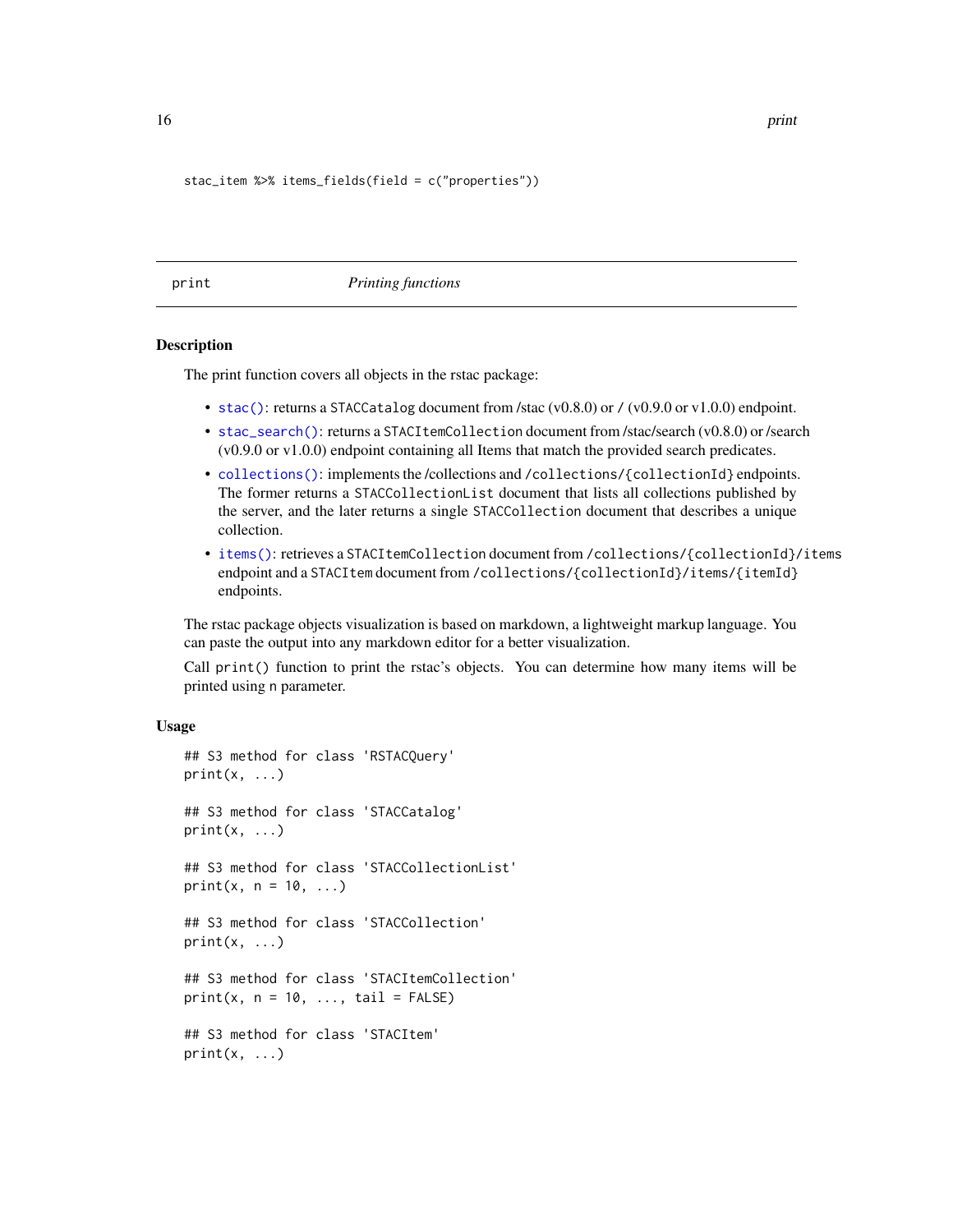#### <span id="page-16-0"></span>rstac in the contract of the contract of the contract of the contract of the contract of the contract of the contract of the contract of the contract of the contract of the contract of the contract of the contract of the c

#### **Arguments**

| $\mathsf{x}$ | either a RSTACQuery object expressing a STAC query criteria or any RSTACDocument.                                                                                                                                                                                                                                                  |
|--------------|------------------------------------------------------------------------------------------------------------------------------------------------------------------------------------------------------------------------------------------------------------------------------------------------------------------------------------|
| $\ddots$     | other parameters passed in the functions.                                                                                                                                                                                                                                                                                          |
| n            | number of entries to print. Each object has its own rule of truncation: the<br>STACCollection objects will print 10 links by default. If the object has less<br>than 20 collections, all collections will be shown. In STACI temCollection, 10<br>features will be printed by default. To show all entries, use $n = \text{Inf}$ . |
| tail         | A logical value indicating if last features in STACI temCollection object must<br>be show.                                                                                                                                                                                                                                         |

# See Also

[stac\(\)](#page-23-1) [stac\\_search\(\)](#page-24-1) [collections\(\)](#page-4-1) [items\(\)](#page-7-1)

# Examples

```
# STACItemCollection object
stac_item_collection <-
  stac("https://brazildatacube.dpi.inpe.br/stac/") %>%
  stac_search(collections = "CB4_64_16D_STK-1",
         bbox = c(-47.02148, -12.98314, -42.53906, -17.35063),
         limit = 15) %>%
  get_request()
print(stac_item_collection, n = 10)
# STACCollectionList object
stac_collection <-
    stac("https://brazildatacube.dpi.inpe.br/stac/") %>%
   collections() %>%
   get_request()
print(stac_collection, n = 5)
# RSTACQuery object
obj_rstac <- stac("https://brazildatacube.dpi.inpe.br/stac/")
print(obj_rstac)
```
rstac *R client library for STAC (rstac)*

# Description

Provides functions to access, search and download spacetime earth observation data via SpatioTemporal Asset Catalog (STAC). This package supports the version 1.0.0 of the STAC specification (<https://github.com/radiantearth/stac-spec>). For further details see Simoes et al. (2021) <doi:10.1109/IGARSS47720.2021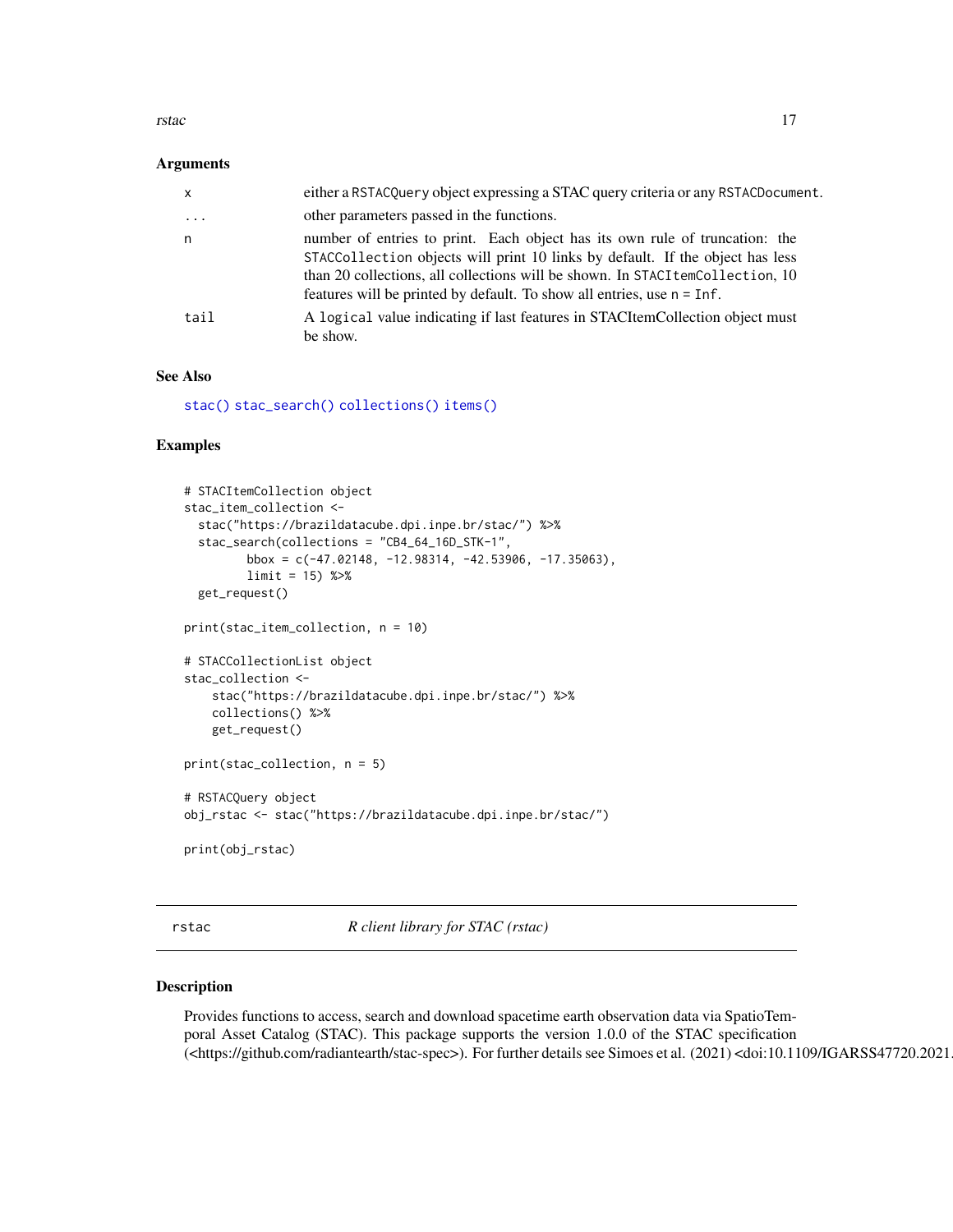#### <span id="page-17-0"></span>The rstac functions

The rstac package provides two categories of functions: API endpoints and data access and organization.

# STAC API endpoints functions

- [stac\(\)](#page-23-1): implements STAC /stac endpoint for version 0.8.1 or below, and / for versions 0.9.0 or higher.
- [collections\(\)](#page-4-1): implements /collections and /collections/{collectionId} WFS3 endpoints.
- [items\(\)](#page-7-1): implements /collections/{collectionId}/items and /collections/{collectionId}/items/{featu WFS3 endpoints.
- [stac\\_search\(\)](#page-24-1): implements STAC /stac/search endpoint for version 0.8.1 or below, and /search endpoint for versions 0.9.0 or higher.

#### Data access and organization functions

- [get\\_request\(\)](#page-6-1): makes HTTP GET requests to STAC web service.
- [post\\_request\(\)](#page-6-2): makes HTTP POST requests to STAC web service.
- [items\\_matched\(\)](#page-10-1): returns how many items matched the search criteria.
- [items\\_length\(\)](#page-10-1): informs how many items are stored locally.
- [items\\_fetch\(\)](#page-10-1): fetches all matched items from service.
- [assets\\_download\(\)](#page-1-1): download all assets in batch.

#### Data types

The package implements the follow S3 classes: STACItemCollection, STACItem, STACCatalog, STACCollectionList and STACCollection. These classes are regular lists representing the corresponding JSON STAC objects.

#### Author(s)

Maintainer: Brazil Data Cube Team <br />brazildatacube@inpe.br>

Other contributors:

• National Institute for Space Research (INPE) [copyright holder]

## See Also

Useful links:

- <https://github.com/brazil-data-cube/rstac>
- Report bugs at <https://github.com/brazil-data-cube/rstac/issues>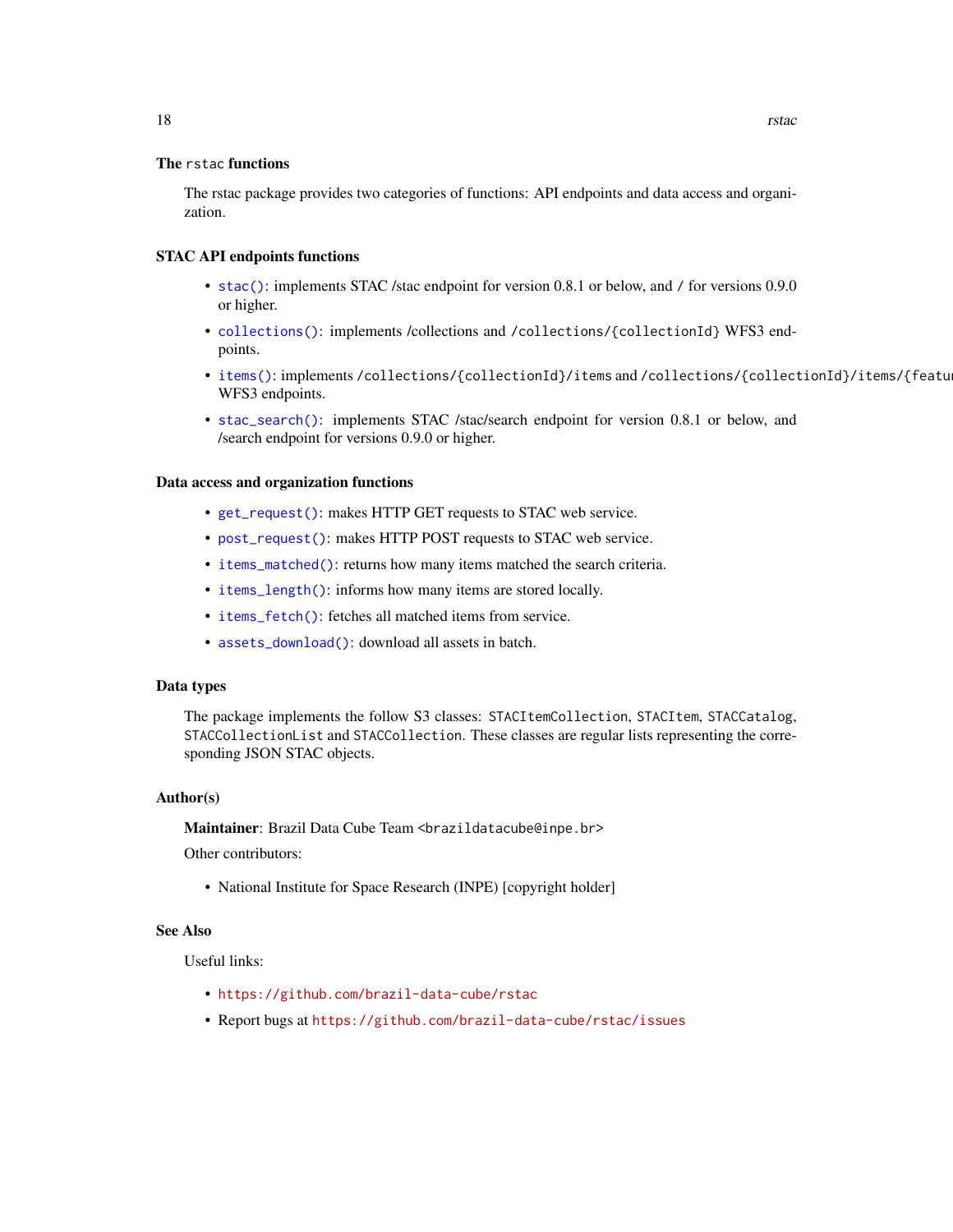<span id="page-18-1"></span><span id="page-18-0"></span>Basically, there are two types of extensions in STAC specification:

- 1. STAC documents extensions: these extensions can be defined in different elements of the document specification.
- 2. STAC API extensions: these extensions are associated with the interaction between the client and server through API and may add new elements in the STAC documents or just filter the elements to be returned in the documents.

Here, we will focus on the second type of extension.

To let rstac package perform some behavior according to an STAC API extension we need define some functions. These functions can be implemented in three environments:

- 1. In rstac package by including new functions make a GitHub pull request on rstac repository (<https://github.com/brazil-data-cube/rstac>)
- 2. In a new package by using rstac as dependent package
- 3. In a script that loads rstac into the environment

All these places may impose specific requirements, however the core logic to implement an extension is the same.

These functions are intended for those who want to implement new STAC API extensions. An extension must define a subclass name and implement all the following S3 generic methods for that subclass:

- endpoint(): returns the endpoint value of the extension. Endpoints that vary between STAC API versions can be properly returned by checking the version field of RSTACQuery object.
- before\_request(): allows handling query parameters before submit them to the HTTP server;
- after\_request(): allows to check and parse document received by the HTTP server;

These methods will work 'behind the scenes' when a RSTACQuery object representing a user query are passed to a request function (e.g. get\_request() or post\_request()). The calling order is:

- 1. begin of get\_request() or post\_request()
- 2. if STAC API version is not defined, try detect it
- 3. call endpoint()
- 4. call before\_request()
- 5. send HTTP request
- 6. receive HTTP response
- 7. after\_response()
- 8. end of get\_request() or post\_request()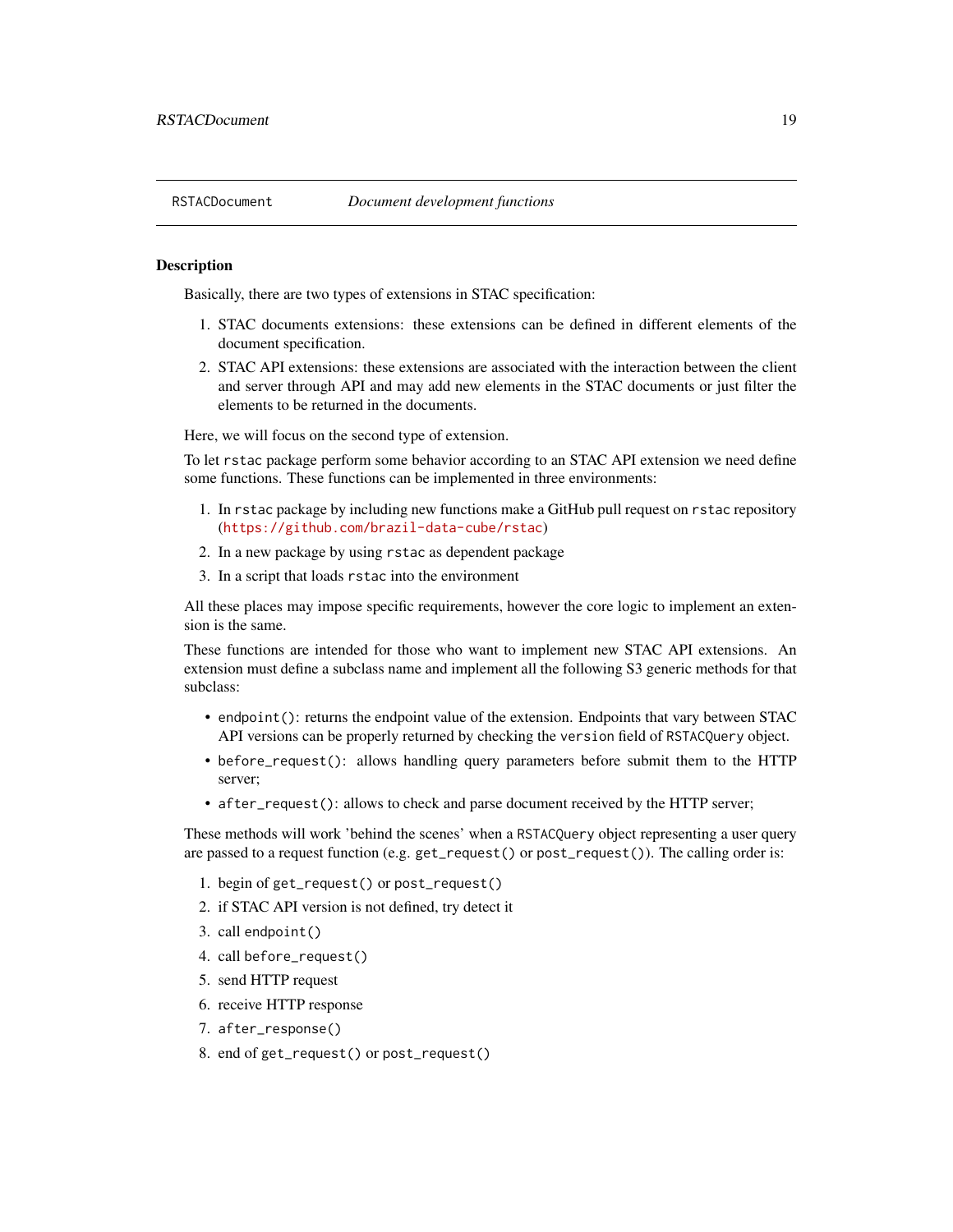Besides that, the extension must expose a function to receive user parameters and return a RSTACQuery object with a subclass associated with the above S3 methods. This function must accept as its first parameter a RSTACQuery object representing the actual query. To keep the command flow consistency, the function needs to check the subclass of the input query. After that, it must set new or changes the input query parameters according to the user input and, finally, return the new query as a RSTACQuery object.

You can see examples on how to implement an STAC API extension by looking at stac.R, collections.R, items.R, stac\_search.R, and ext\_query.R source files. These files implement core STAC API endpoints, as well as the query API extension.

There are also some utility functions described in **Functions** section bellow that can help the extension development.

#### Usage

```
RSTACDocument(content, q, subclass)
endpoint(q)
before_request(q)
after_response(q, res)
parse_params(q, params)
content_response(res, status_codes, content_types)
check_query_verb(q, verbs, msg = NULL)
check_subclass(x, subclasses)
subclass(x)
omit_query_params(q, names)
RSTACQuery(version = NULL, base_url, params = list(), subclass)
```
#### **Arguments**

| content       | a list data structure representing the JSON file received in HTTP response (see<br>content_response() function) |
|---------------|-----------------------------------------------------------------------------------------------------------------|
| q             | a RSTACQuery object.                                                                                            |
| subclass      | a character corresponding to the subclass of the object to be created.                                          |
| res           | a httr response object.                                                                                         |
| params        | a named list with all URL query parameters to be appended in the URL.                                           |
| status_codes  | a character vector with successful status codes.                                                                |
| content_types | a character vector with all acceptable responses' content type.                                                 |

<span id="page-19-0"></span>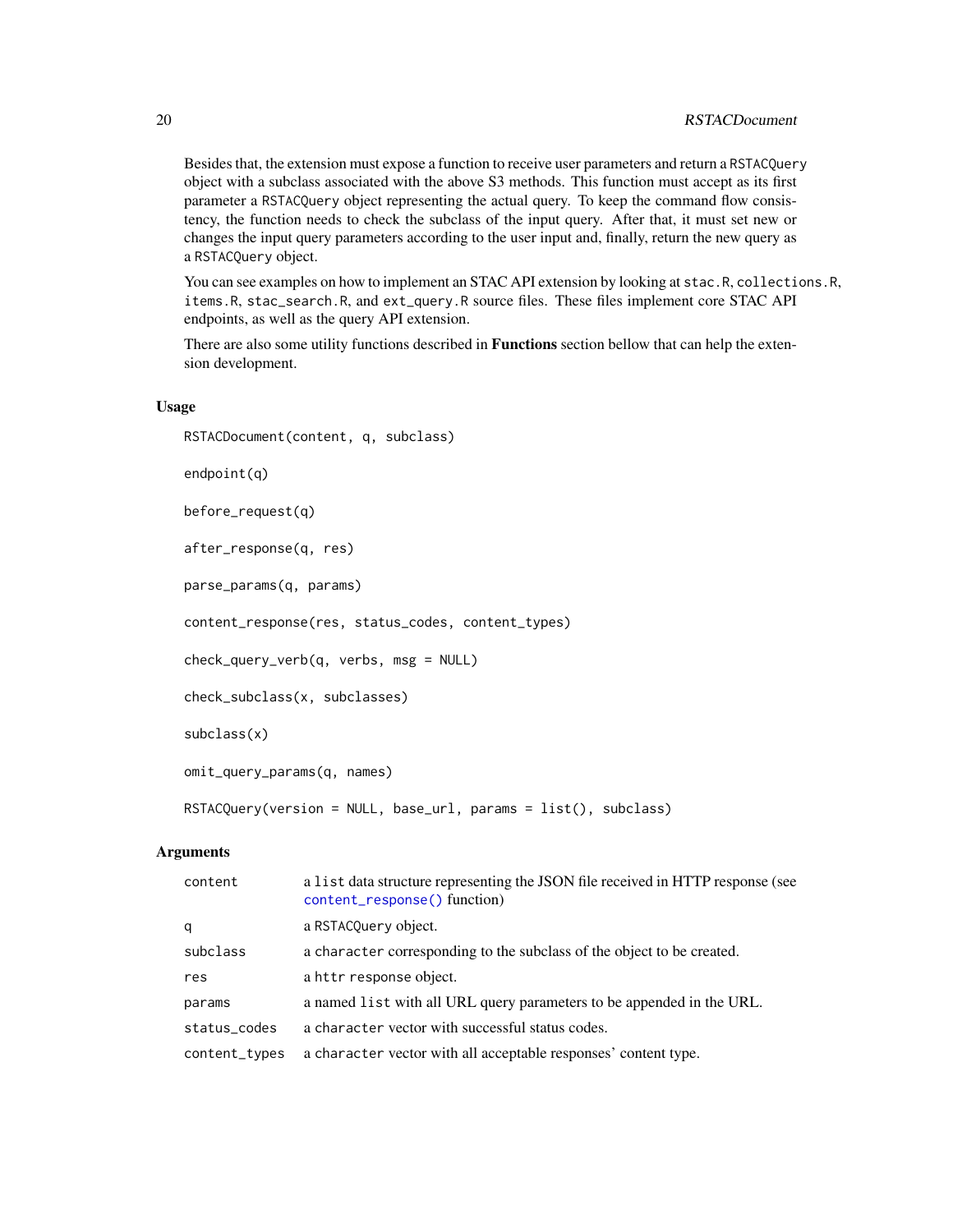#### RSTACDocument 21

| verbs      | a character vector with allowed HTTP request methods                              |
|------------|-----------------------------------------------------------------------------------|
| msg        | a character with a personalized error message                                     |
| X          | either a RSTACQuery object expressing a STAC query criteria or any RSTACDocument. |
| subclasses | a character vector with all allowed S3 subclasses                                 |
| names      | a character vector with the names do omit.                                        |
| version    | a character with the STAC version.                                                |
| base_url   | a character informing the base URL of a STAC web service.                         |

#### Value

The RSTACDocument() function returns a RSTACDocument object with subclass defined by subclass parameter.

A character endpoint value for endpoint() function. A RSTACQuery object for before\_request() and after\_response() functions.

The content\_response() function returns a list data structure representing the JSON file received in HTTP response

The RSTACQuery() function returns a STACQuery object with subclass defined by subclass parameter.

# Functions

- RSTACDocument: The RSTACDocument() function is a constructor of STAC documents. Currently, there are five STAC documents defined:
	- STACCatalog
	- STACCollection
	- STACCollectionList
	- STACItem
	- STACItemCollection

Each document class is associated with STAC API endpoints. As soon as new STAC documents are proposed in the specification, new classes can be created in the rstac package. Let version parameter NULL to detect version automatically.

- content\_response: The content\_response function checks if the request's response is in accordance with the allowed status codes and content-types. It returns the parsed content response.
- check\_query\_verb: The check\_query\_verb() function allows you to define which HTTP verbs are allowed. It is useful for establishing which verbs will be supported by an extension.
- check\_subclass: The check\_subclass() function specifies which type of query objects (RSTACQuery) or document objects (RSTACDocument) are expected in the function extension.
- subclass: The subclass() function returns a character representing the subclass name of either RSTACQuery or RSTACDocument S3 classes.
- omit\_query\_params: The omit\_query\_params() function was created to omit the paths that are defined as query parameters to simplify the creation of a query. Therefore, use this method only in endpoints that specify a parameter in their paths.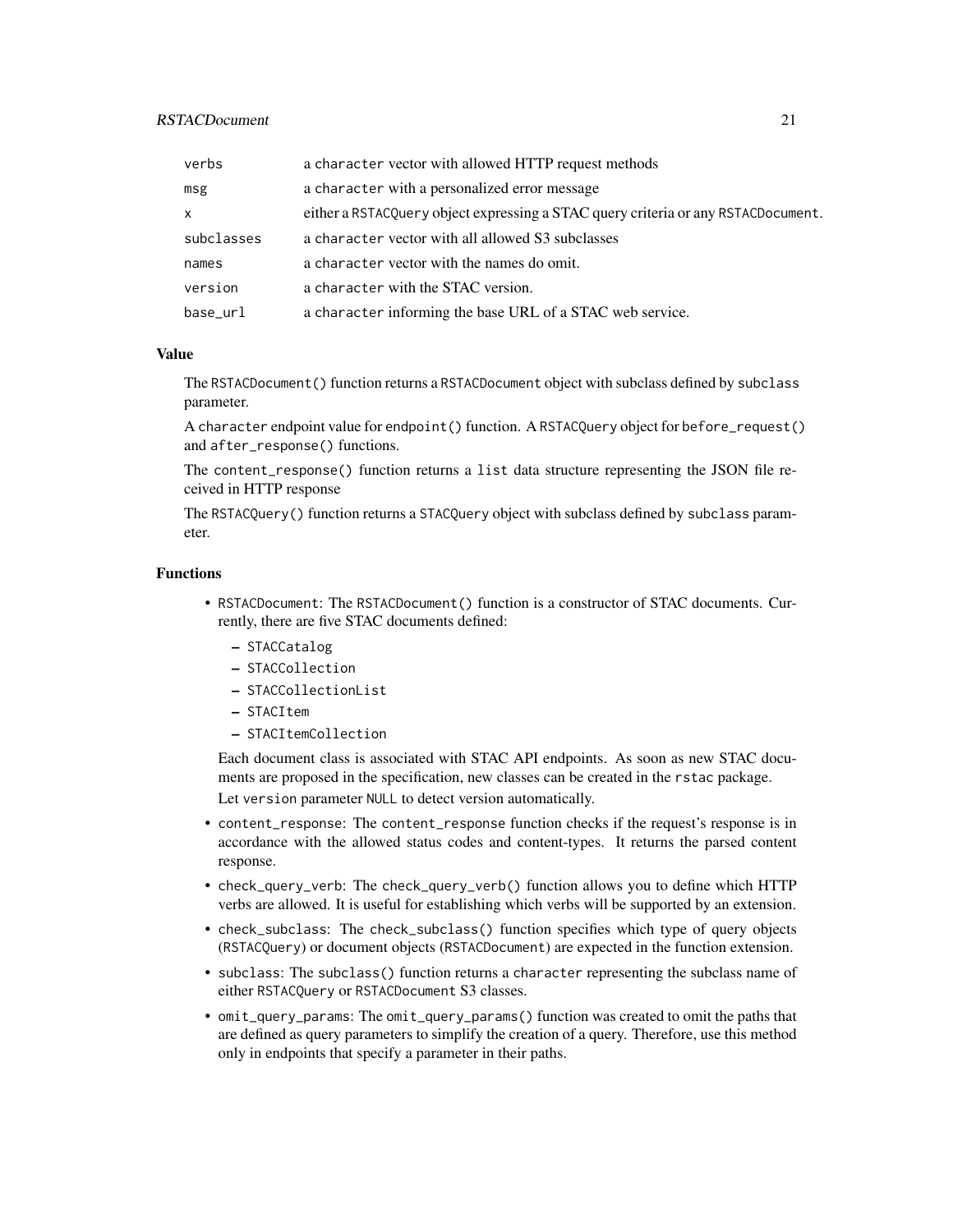<span id="page-21-0"></span>• RSTACQuery: The RSTACQuery() function is a constructor of RSTACQuery objects. Every extension must implement a subclass of RSTACQuery to represent its queries. This is done by informing to the subclass parameter the extension's subclass name.

The params parameter is a named list where user parameters must be stored. It is important to know if previous query parameters needs to be keeped in the new query. If so, it is recommended do use [utils::modifyList\(\)](#page-0-0) function to merge the old and new query parameters. If the version parameter is NULL, rstac will detect STAC API version automatically.

In general, if you are implementing a new subclass, the parameters version and url will be the same as the previous query. The params parameter will be merged with previous query. And subclass is the extension's subclass name.

#### See Also

[ext\\_query\(\)](#page-5-1)

| sign_bdc | Signature in hrefs provided by the STAC from the Brazil Data Cube |
|----------|-------------------------------------------------------------------|
|          | <i>project.</i>                                                   |

#### Description

To sign the hrefs with your token you need to store it in an environment variable in BDC\_ACCESS\_KEYor use acess\_token parameter.

#### Usage

```
sign_bdc(access_token = NULL, ...)
```
# Arguments

| access token | a character with the access token parameter to access Brazil Data Cube assets. |
|--------------|--------------------------------------------------------------------------------|
| .            | additional parameters can be supplied to the GET function of the httr package. |

#### Value

a function that signs each item assets.

#### Examples

```
## Not run:
# STACItemCollection object
stac_obj <- stac("https://brazildatacube.dpi.inpe.br/stac/") %>%
 stac_search(collections = "CB4_64_16D_STK-1",
              datetime = "2019-06-01/2019-08-01") %>%
 stac_search() %>%
 get_request()
```
# signing each item href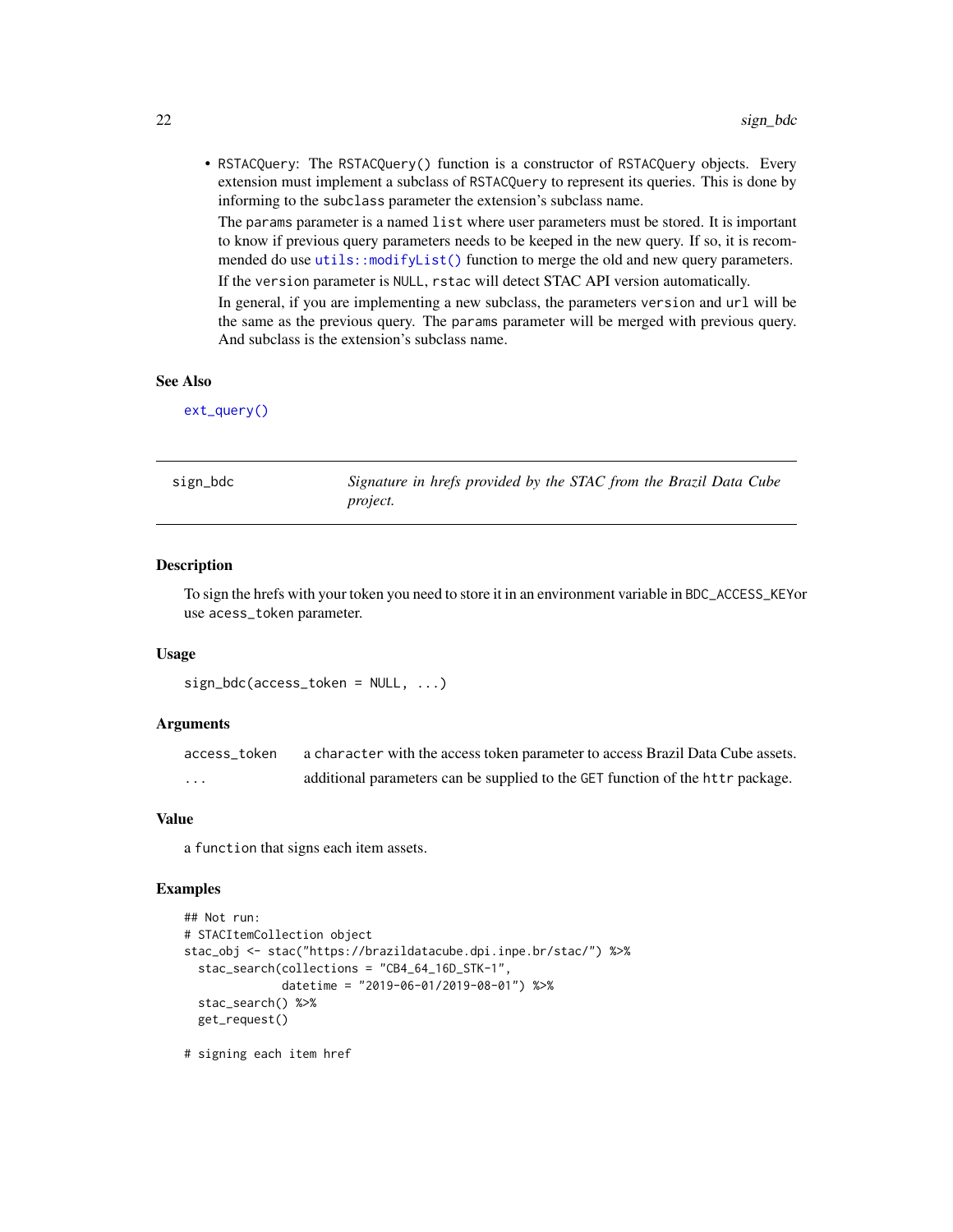```
stac_obj %>% items_sign(sign_fn = sign_bdc(access_token = "123"))
```
## End(Not run)

sign\_planetary\_computer

```
Signature in hrefs provided by the STAC from Microsoft's Planetary
Computer.
```
#### Description

To perform the signing of the hrefs a request is sent to Planetary Computer servers and the returned content corresponds to the token that will be used in the href.

#### Usage

```
sign_planetary_computer(..., token_url = NULL)
```
#### Arguments

| $\cdot$ $\cdot$ $\cdot$ | additional parameters can be supplied to the GET function of the http package. |
|-------------------------|--------------------------------------------------------------------------------|
| token url               | a character with the URL that generates the tokens in the Microsoft service.   |
|                         | By default is used: "https://planetarycomputer.microsoft.com/api/sas/v1/token' |

#### Value

a function that signs each item assets.

#### Examples

```
## Not run:
# STACItemCollection object
stac_obj <- stac("https://planetarycomputer.microsoft.com/api/stac/v1/") %>%
stac_search(collections = "sentinel-2-l2a",
             bbox = c(-47.02148, -42.53906, -12.98314, -17.35063)) %>%
get_request()
# signing each item href
stac_obj %>% items_sign(sign_fn = sign_planetary_computer())
```
## End(Not run)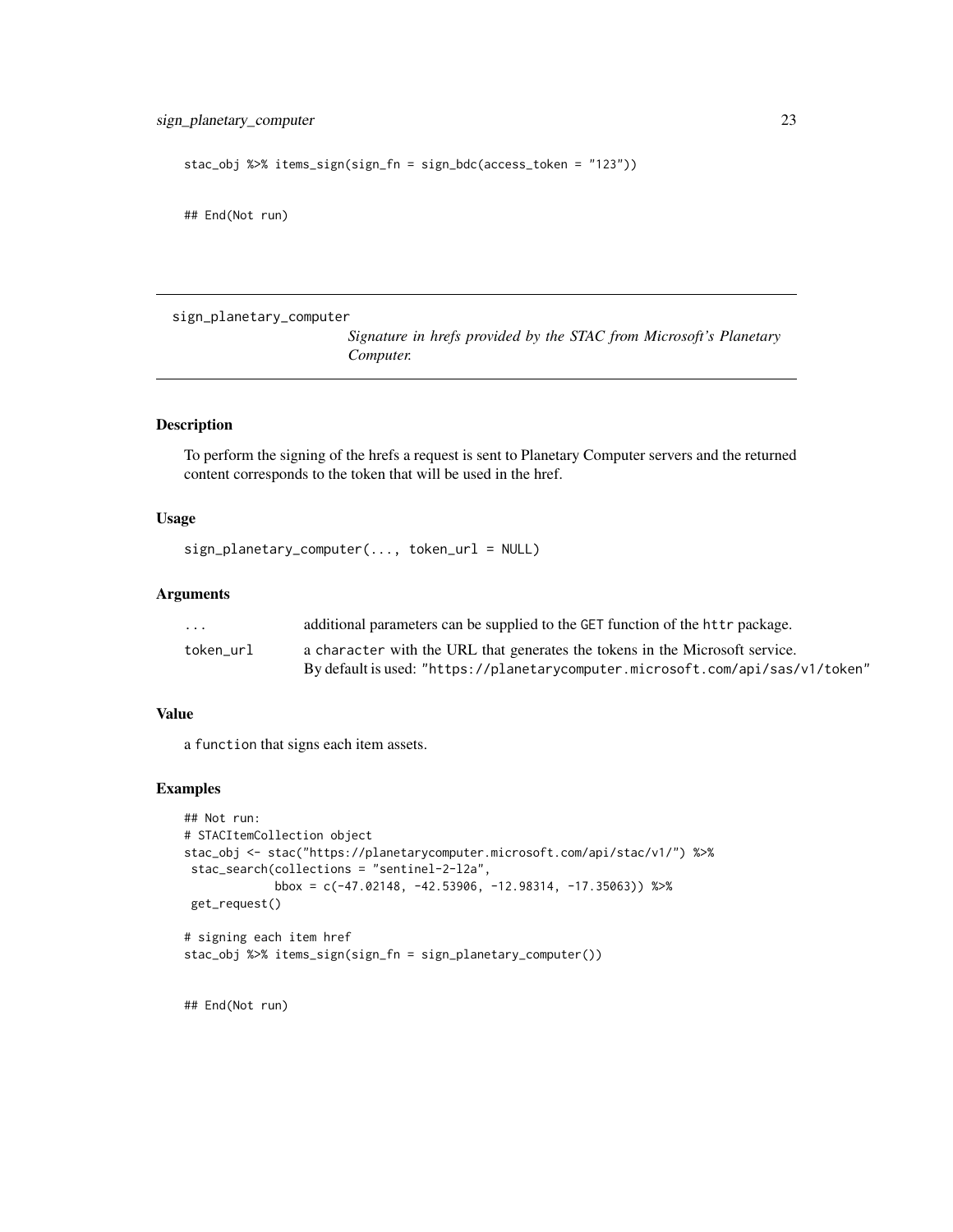The stac function implements /stac API endpoint (>=0.8.0), and / for versions 0.9.0 or higher. It prepares search fields parameters to be provided to a STAC API web service. This endpoint should return a STAC Catalog document containing all published data catalogs.

# Usage

stac(base\_url, force\_version = NULL)

#### Arguments

| base_url      | a character informing the base url of a STAC web service.                                                                                                                                                                         |
|---------------|-----------------------------------------------------------------------------------------------------------------------------------------------------------------------------------------------------------------------------------|
| force_version | a character providing the version of the STAC used. If not provided, the rstac<br>package will make requests to try to find the version of STAC used. It is highly<br>recommended that you inform the STAC version you are using. |

# Value

A RSTACQuery object with the subclass stac containing all request parameters to be provided to API service.

# See Also

```
stac_search(), collections(), items(), get_request(), post_request()
```
# Examples

```
stac("https://brazildatacube.dpi.inpe.br/stac/") %>%
 get_request()
```
<span id="page-23-1"></span><span id="page-23-0"></span> $24$  stac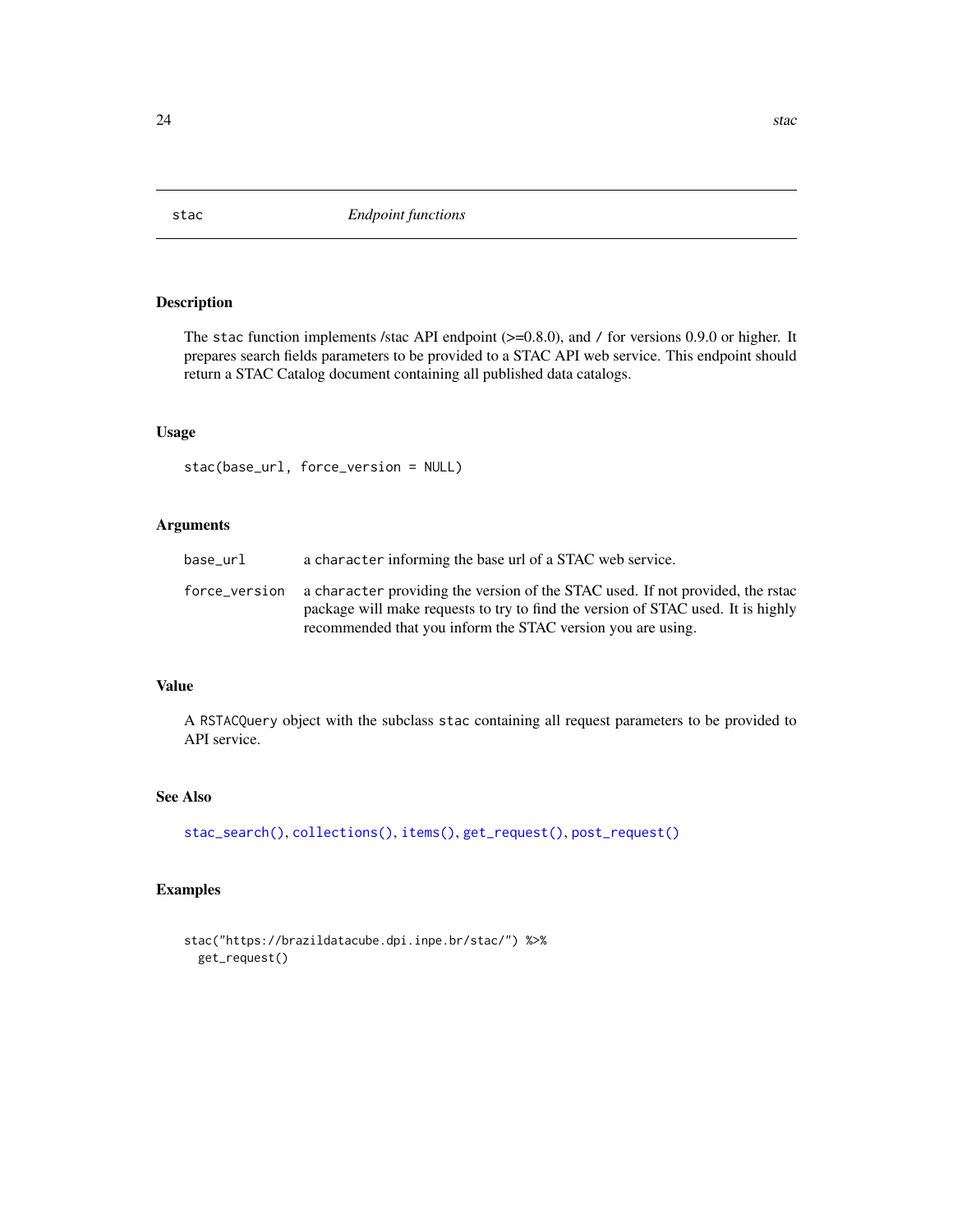<span id="page-24-1"></span><span id="page-24-0"></span>

(This document is based on STAC specification documentation [https://github.com/radianteart](https://github.com/radiantearth/stac-spec/)h/ [stac-spec/](https://github.com/radiantearth/stac-spec/) and reproduces some of its parts)

The stac\_search function implements /stac/search API endpoint (v0.8.1) and /search (v0.9.0 or v1.0.0). It prepares query parameters used in search API request, a stac object with all filter parameters to be provided to get\_request or post\_request functions. The GeoJSON content returned by these requests is a STACItemCollection object, a regular R list representing a STAC Item Collection document.

# Usage

```
stac_search(
  q,
  collections = NULL,
  ids = NULL,bbox = NULL,datetime = NULL,
  intersects = NULL,
  limit = NULL
\mathcal{L}
```
#### Arguments

| q           | a RSTACQuery object expressing a STAC query criteria.                                                                                                                                                                                                                     |
|-------------|---------------------------------------------------------------------------------------------------------------------------------------------------------------------------------------------------------------------------------------------------------------------------|
| collections | a character vector of collection IDs to include in the search for items. Only<br>items in one of the provided collections will be searched.                                                                                                                               |
| ids         | a character vector with item IDs. All other filter parameters that further restrict<br>the number of search results are ignored.                                                                                                                                          |
| bbox        | a numeric vector with only features that have a geometry that intersects the<br>bounding box are selected. The bounding box is provided as four or six numbers,<br>depending on whether the coordinate reference system includes a vertical axis<br>(elevation or depth): |
|             | • Lower left corner, coordinate axis 1                                                                                                                                                                                                                                    |
|             | • Lower left corner, coordinate axis 2                                                                                                                                                                                                                                    |
|             | • Lower left corner, coordinate axis 3 (optional)                                                                                                                                                                                                                         |
|             | • Upper right corner, coordinate axis 1                                                                                                                                                                                                                                   |
|             | • Upper right corner, coordinate axis 2                                                                                                                                                                                                                                   |
|             | • Upper right corner, coordinate axis 3 (optional)                                                                                                                                                                                                                        |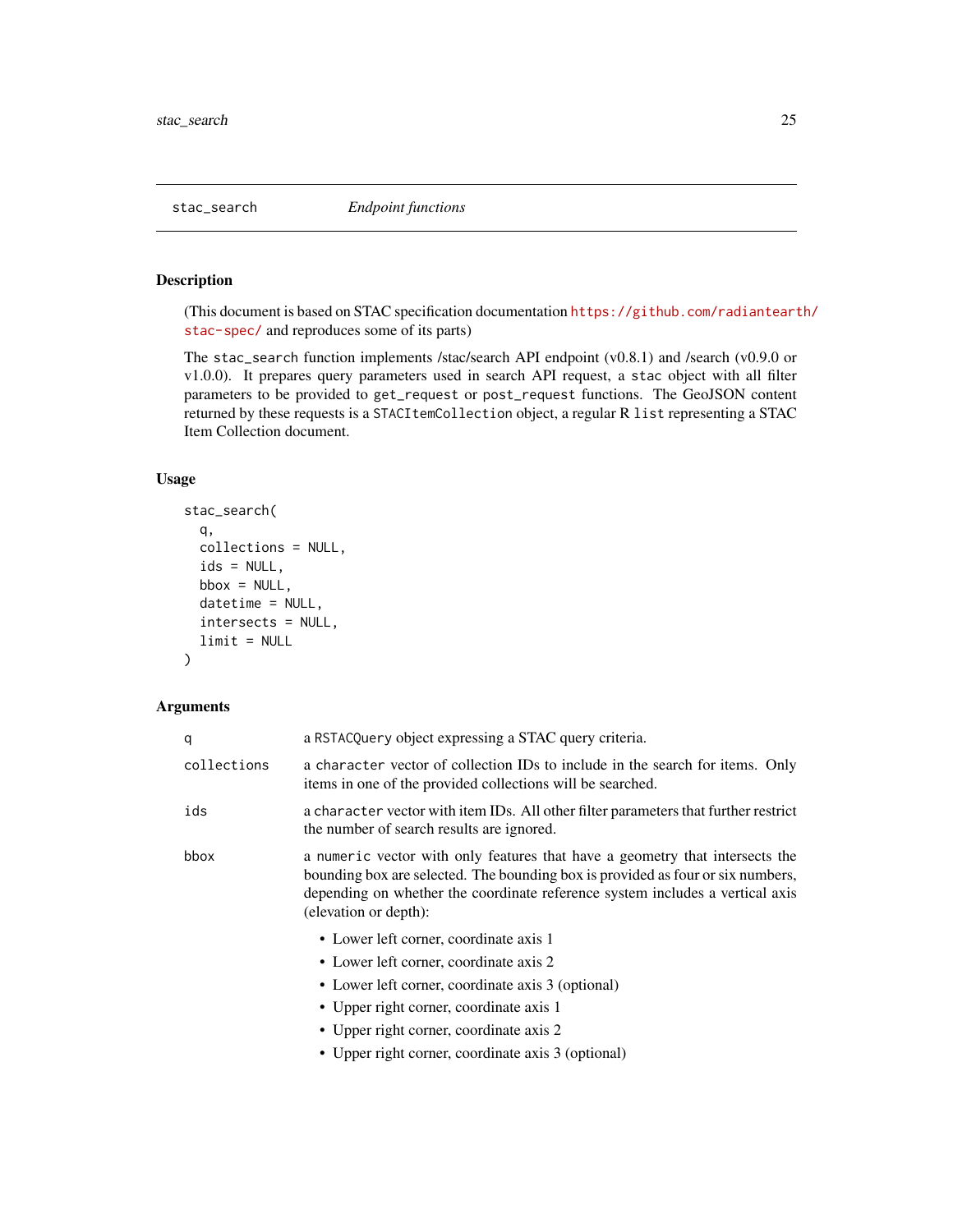<span id="page-25-0"></span>

|            | The coordinate reference system of the values is WGS84 longitude/latitude (http:<br>//www.opengis.net/def/crs/0GC/1.3/CRS84). The values are in most cases<br>the sequence of minimum longitude, minimum latitude, maximum longitude<br>and maximum latitude. However, in cases where the box spans the antimeridian<br>the first value (west-most box edge) is larger than the third value (east-most box<br>edge). |
|------------|----------------------------------------------------------------------------------------------------------------------------------------------------------------------------------------------------------------------------------------------------------------------------------------------------------------------------------------------------------------------------------------------------------------------|
| datetime   | a character with a date-time or an interval. Date and time strings needs to<br>conform RFC 3339. Intervals are expressed by separating two date-time strings<br>by '/' character. Open intervals are expressed by using '' in place of date-<br>time.                                                                                                                                                                |
|            | Examples:                                                                                                                                                                                                                                                                                                                                                                                                            |
|            | • A date-time: "2018-02-12T23:20:50Z"                                                                                                                                                                                                                                                                                                                                                                                |
|            | • A closed interval: "2018-02-12T00:00:00Z/2018-03-18T12:31:12Z"                                                                                                                                                                                                                                                                                                                                                     |
|            | • Open intervals: "2018-02-12T00:00:00Z/" or "/2018-03-18T12:31:12Z"                                                                                                                                                                                                                                                                                                                                                 |
|            | Only features that have a datetime property that intersects the interval or date-<br>time informed in datetime are selected.                                                                                                                                                                                                                                                                                         |
| intersects | a character value expressing GeoJSON geometries objects as specified in RFC<br>7946. Only returns items that intersect with the provided polygon.                                                                                                                                                                                                                                                                    |
| limit      | an integer defining the maximum number of results to return. If not informed<br>it defaults to the service implementation.                                                                                                                                                                                                                                                                                           |
|            |                                                                                                                                                                                                                                                                                                                                                                                                                      |

# Value

A RSTACQuery object with the subclass search containing all search field parameters to be provided to STAC API web service.

# See Also

[stac\(\)](#page-23-1), [ext\\_query\(\)](#page-5-1), [get\\_request\(\)](#page-6-1), [post\\_request\(\)](#page-6-2)

# Examples

```
# GET request
stac("https://brazildatacube.dpi.inpe.br/stac/") %>%
stac_search(collections = "CB4_64_16D_STK-1", limit = 10,
       datetime = "2017-08-01/2018-03-01") %>%
get_request()
# POST request
stac("https://brazildatacube.dpi.inpe.br/stac/") %>%
stac_search(collections = "CB4_64_16D_STK-1",
       bbox = c(-47.02148, -12.98314, -42.53906, -17.35063)) %>%
post_request()
```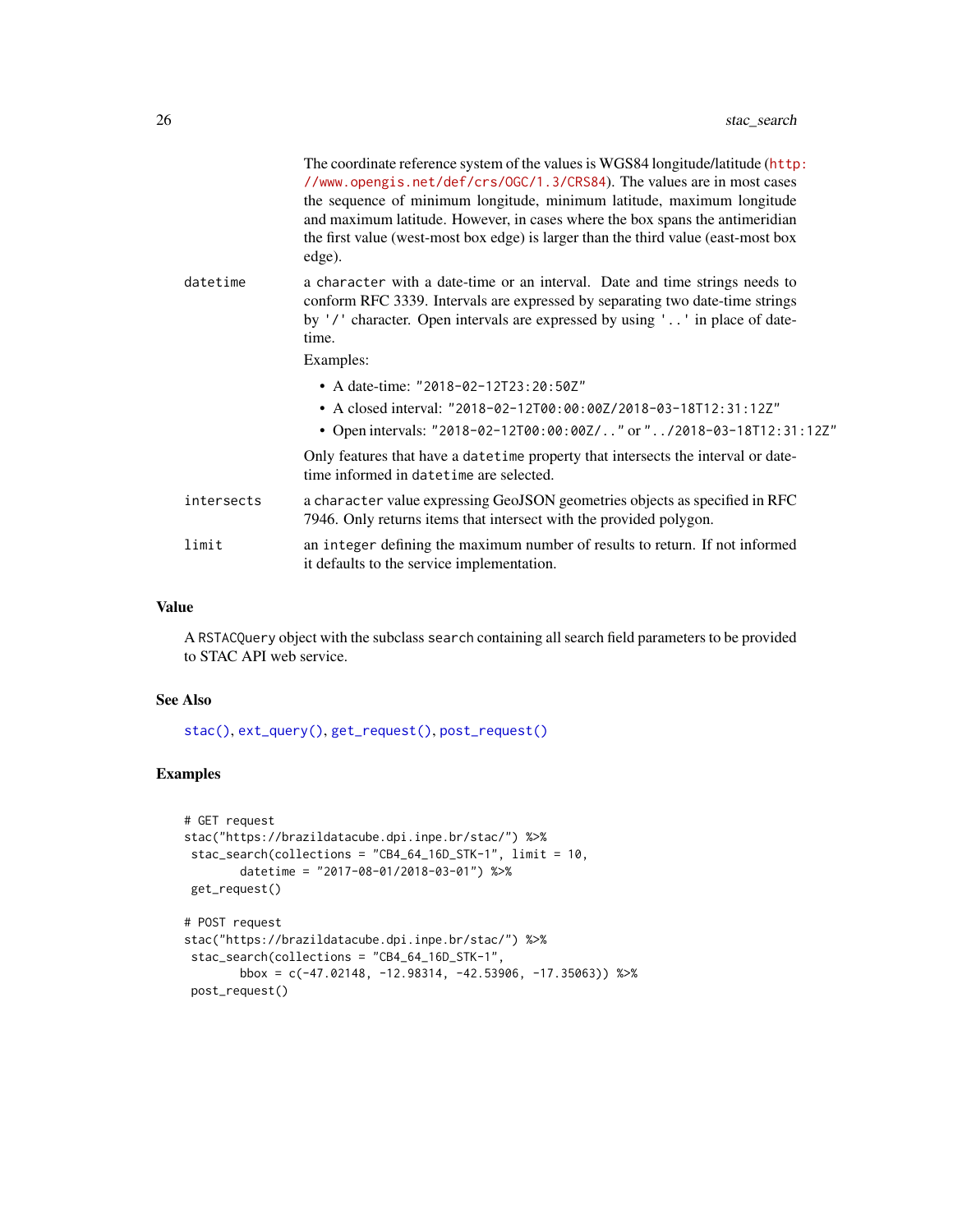<span id="page-26-0"></span>

These function retrieves information about either rstac queries (RSTACQuery objects) or rstac documents (RSTACDocument objects).

#### Usage

stac\_version(x, ...)

# Arguments

|   | either a RSTACQuery object expressing a STAC query criteria or any RSTACDocument.    |
|---|--------------------------------------------------------------------------------------|
| . | configure parameters to be passed to GET method, such as add headers or set cookies. |

# Value

The stac\_version() function returns a character STAC API version.

# Description

Magrittr compound assignment pipe-operator.

#### Arguments

lhs, rhs A visualization and a function to apply to it.